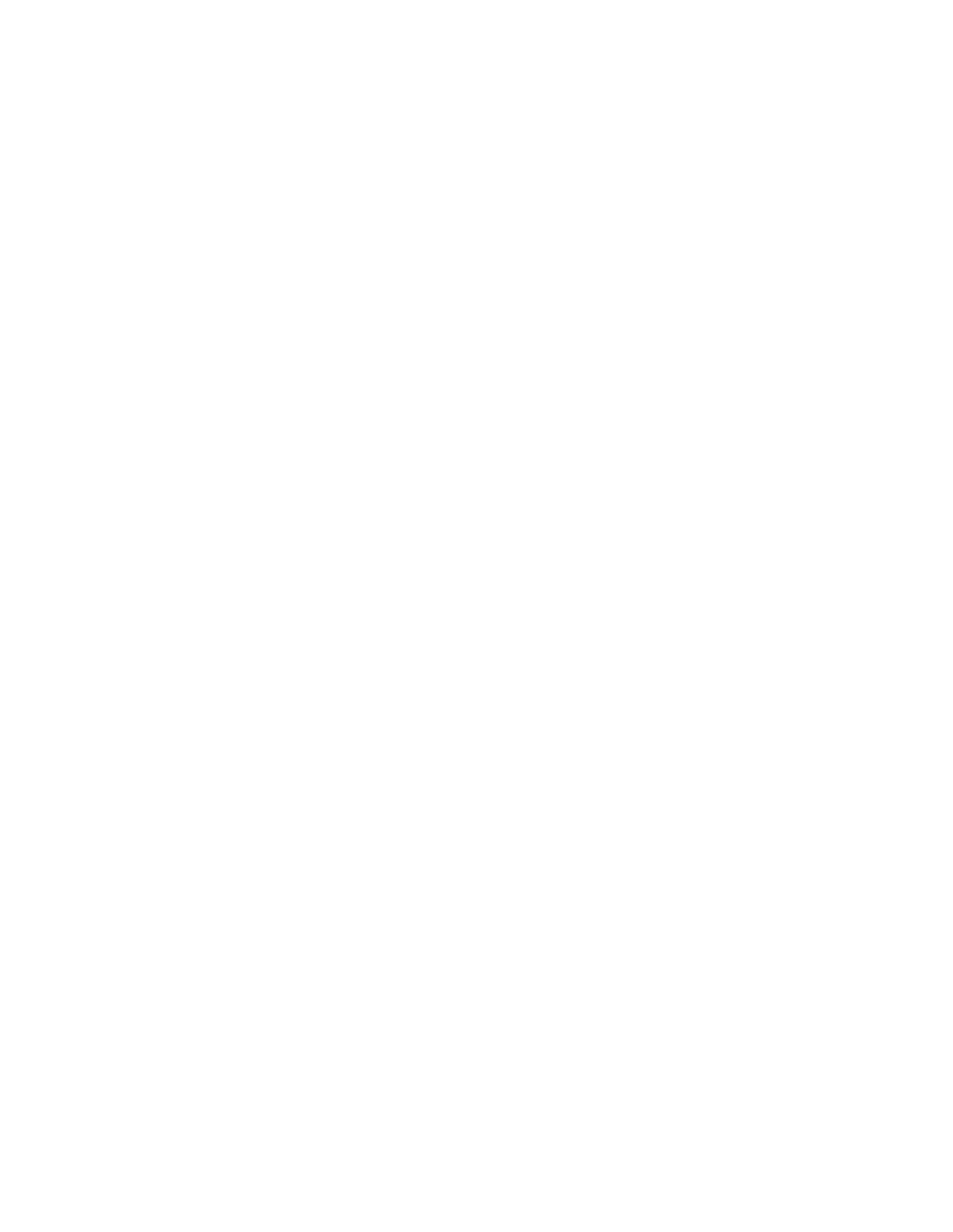### **Inhaltsverzeichnis**

| 1)   |                                                                                        |  |
|------|----------------------------------------------------------------------------------------|--|
| 2)   | Verwendungs- und Anwendungsregeln für die unter Abschnitt 1) aufgeführten Produkte  5  |  |
| 3)   |                                                                                        |  |
| 4)   |                                                                                        |  |
| 5)   |                                                                                        |  |
| 6)   |                                                                                        |  |
| 7)   |                                                                                        |  |
| 8)   | Reklamationsverfahren, Fristen, Erlöschen von Ansprüchen aus der globalen beschränkten |  |
| 9)   |                                                                                        |  |
| 10)  |                                                                                        |  |
| 11)  |                                                                                        |  |
| 12)  |                                                                                        |  |
| 13)  |                                                                                        |  |
| (14) |                                                                                        |  |
| 15)  |                                                                                        |  |
| 16)  |                                                                                        |  |
| 17)  |                                                                                        |  |

Der Inhalt dieses Dokuments kann ohne vorherige Ankündigung geändert werden.<br>Das neueste Dokument finden Sie auf der offiziellen Website von Trina Solar: www.trinasolar.com. PS-M-0135 Rev. R Copyright © 01 März, 2022. Trina Solar Co., LtD.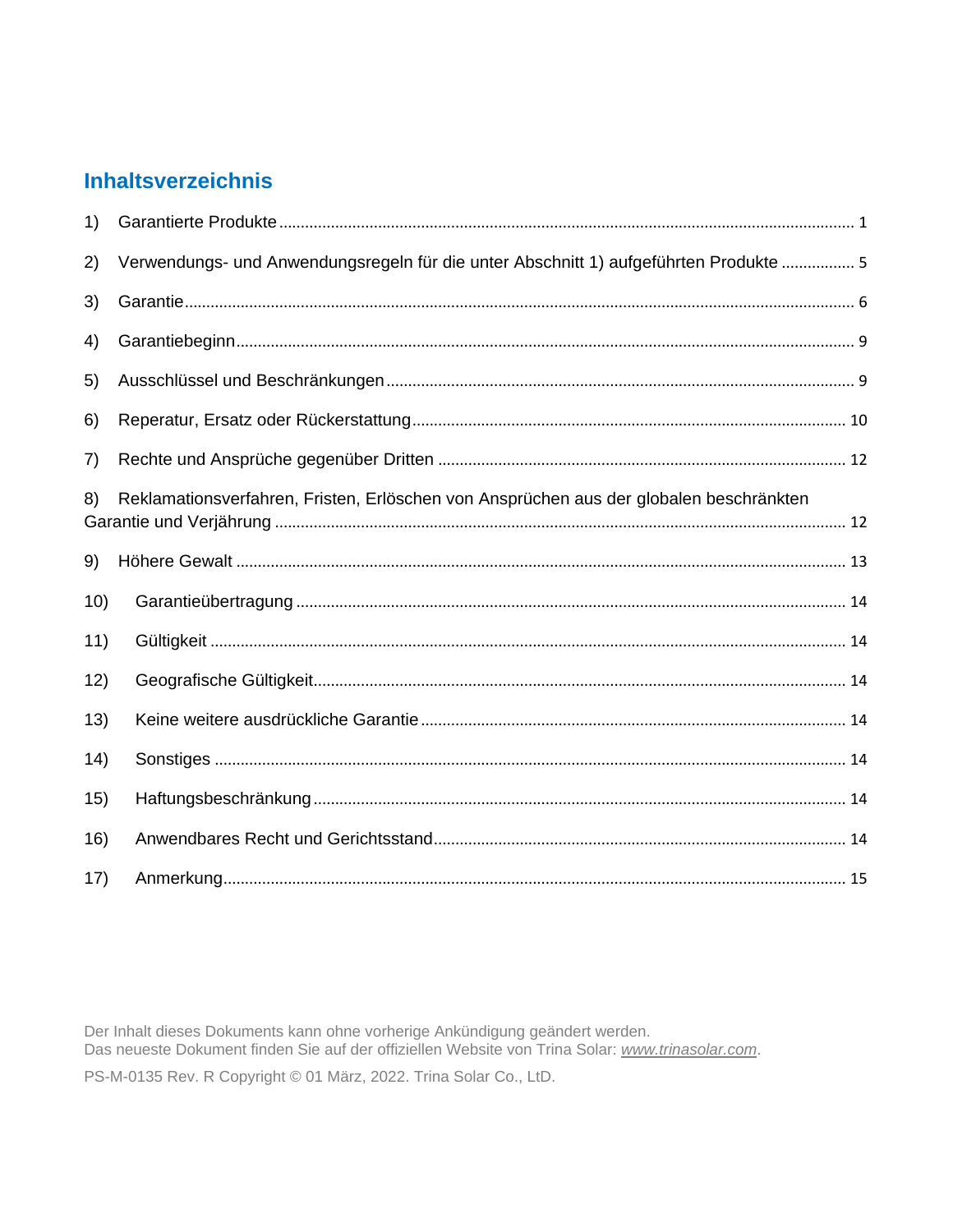#### **Globale beschränkte Garantie**

Trina Solar Co., Ltd ("Trina Solar") garantiert hiermit dem ersten Kunden, der eines der unten aufgeführten Markenmodelle (und kein anderes) (die "Produkte") (für den Eigengebrauch) installiert und sie an ihrem ursprünglichen Installationsort belässt, ohne dass sie nach der Erstinstallation bewegt oder demontiert werden (der "Käufer"), die folgende globale beschränkte Garantie:

#### <span id="page-3-0"></span>**1) Garantierte Produkte**

Diese globale beschränkte Garantie gilt nur für die folgenden Produkte:

#### **a) P-type Poly Back Sheet Glass Produkte**

| (i)                  |                      |                      |                      |                      |
|----------------------|----------------------|----------------------|----------------------|----------------------|
| TSM-***PA03          | TSM-***PA05          | TSM-***PA05.05       | TSM-***PA05.08       | TSM-***PA05A         |
| TSM-***PA05A.05      | TSM-***PA05A.08      | TSM-***PA14          | TSM-***PA14A         | TSM-***PA05.002      |
| TSM-***PA05.052      | TSM-***PA05.082      | TSM-***PC03          | TSM-***PC05          | TSM-***PC05.01       |
| TSM-***PC05.05       | TSM-***PC05.08       | TSM-***PC05A         | TSM-***PC05A.05      | TSM-***PC05A.08      |
| TSM-***PC05B         | TSM-***PC05B.05      | TSM-***PC05B.08      | TSM-***PC14          | TSM-***PC14.08       |
| TSM-***PC14A         | TSM-***PC05A.002     | TSM-***PC05A.052     | TSM-***PC05A.082     | TSM-***PC05A.003     |
| TSM-***PC14.002      | TSM-***PC14.082      | TSM-***PC06          | TSM-***PC06.08       | TSM-***PC05A.08(II)  |
| TSM-***PC14(II)      | TSM-***PC14.08(II)   | TSM-***PC05A.002(II) | TSM-***PC05A.052(II) | TSM-***PC05A.082(II) |
| TSM-***PC14.002(II)  | TSM-***PC14.082(II)  | TSM-***PD05          | TSM-***PD05.05       | TSM-***PD05.08       |
| TSM-***PD05.50       | TSM-***PD05.002      | TSM-***PD05.052      | TSM-***PD05.082      | TSM-***PD14          |
| TSM-***PD14.08       | TSM-***PD14.002      | TSM-***PD05(II)      | TSM-***PD05.05(II)   | TSM-***PD05.08(II)   |
| TSM-***PD14(II)      | TSM-***PD14.08(II)   | TSM-***PD05.00S      | TSM-***PD05.05S      | TSM-***PD05.08S      |
| TSM-***PD05.05U      | TSM-***PD05.08U      | TSM-***PD05.00C      | TSM-***PD05.05C      | TSM-***PD05.08C      |
| TSM-***PD05.00D      | TSM-***PD05.05D      | TSM-***PD05.08D      | TSM-***PD14.00C      | TSM-***PE05A         |
| TSM-***PE05A.08      | TSM-***PE14A         | TSM-***PE14A.08      | TSM-***PE05A(II)     | TSM-***PE05A.08(II)  |
| TSM-***PE14A(II)     | TSM-***PE14A.08(II)  | TSM-***PE05H         | TSM-***PE05H.08      | TSM-***PE14H         |
| TSM-***PE14H.08      | TSM-***PD05H         | TSM-***PD14H         | TSM-***PD05HB.09     | TSM-***PE15H         |
| TSM-***PE15H.08      | TSM-***PE15H.09      | TSM-***PE06H         | TSM-***PE06H.08      | TSM-***PE06H.09      |
| TSM-***PE15A         | TSM-***PE15A.08      | TSM-***PE15A.09      | TSM-***PE06A         | TSM-***PE06A.08      |
| TSM-***PE06A.09      | TSM-***PD06H         | TSM-***PD06H.05      | TSM-***PD06H.08      | TSM-***PD06H.09      |
| TSM-***PD15H         | TSM-***PD15H.08      | TSM-***PD15H.09      | TSM-***PC06A         |                      |
|                      |                      |                      |                      |                      |
| (ii)                 |                      |                      |                      |                      |
| TSM-***PA05.10       | TSM-***PA05.15       | TSM-***PA05.18       | TSM-***PA05A.10      | TSM-***PA05A.15      |
| TSM-***PA05A.18      | TSM-***PC05.10       | TSM-***PC05.15       | TSM-***PC05.18       | TSM-***PC05A.10      |
| TSM-***PC05A.15      | TSM-***PC05A.18      | TSM-***PC05A.10(II)  | TSM-***PC05A.15(II)  | TSM-***PC05A.18 (II) |
| TSM-***PD05.T0       | T TSM-***PD05.T8     | TSM-***PD05.10       | TSM-***PD05.15       | TSM-***PD05.18       |
| TSM-***PD14.T0       | TSM-***PD14.T8       | TSM-***PD14.10       | TSM-***PD14.15       | TSM-***PD14.18       |
| TSM-***PD05.T0(II)   | TSM-***PD05.T8(II)   | TSM-***PD14.T0(II)   | TSM-***PD14.T8(II)   | TSM-***PE05A.T0      |
| TSM-***PE05A.T8      | TSM-***PE05A.T9      | TSM-***PE14A.T0      | TSM-***PE14A.T8      | TSM-***PE14A.T9      |
| TSM-***PE14B.T0      | TSM-***PE14B.T8      | TSM-***PE14B.T9      | TSM-***PE14B.T0(II)  | TSM-***PE14B.T8(II)  |
| TSM-***PE14B.T9(II)  | TSM-***PE14HB.T0     | TSM-***PE14HB.T8     | TSM-***PE14HB.T9     | TSM-***PE14HB.T0(II) |
| TSM-***PE14HB.T8(II) | TSM-***PE14HB.T9(II) | TSM-***PE05A.T0(II)  | TSM-***PE05A.T8(II)  | TSM-***PE05A.T9(II)  |
| TSM-***PE14A.T0(II)  | TSM-***PE14A.T8(II)  | TSM-***PE14A.T9(II)  | TSM-***PE05H.T0      | TSM-***PE05H.T8      |
| TSM-***PE05H.T9      | TSM-***PE05H.T0(II)  | TSM-***PE05H.T8(II)  | TSM-***PE05H.T9(II)  | TSM-***PE14H.T0      |
| TSM-***PE14H.T8      | TSM-***PD05H.T0      | TSM-***PD05H.T8      | TSM-***PD14H.T0      | TSM-***PD14H.T8      |
| TSM-***PD05HB.T9     | TSM-***PE15H.T0      | TSM-***PE15H.T8      | TSM-***PE15H.T9      | TSM-***PE06H.T0      |
| TSM-***PE06H.T8      | TSM-***PE06H.T9      | TSM-***PE06H.T0(II)  | TSM-***PE06H.T8(II)  | TSM-***PE06H.T9(II)  |
| TSM-***PE15A.T0      | TSM-***PE15A.T8      | TSM-***PE15A.T9      | TSM-***PE06A.T0      | TSM-***PE06A.T0      |
|                      |                      |                      |                      |                      |
| TSM-***PE06A.T8      | TSM-***PE06A.T9      | TSM-***PD06H.T0      | TSM-***PD06H.T8      | TSM-***PD06H.T9      |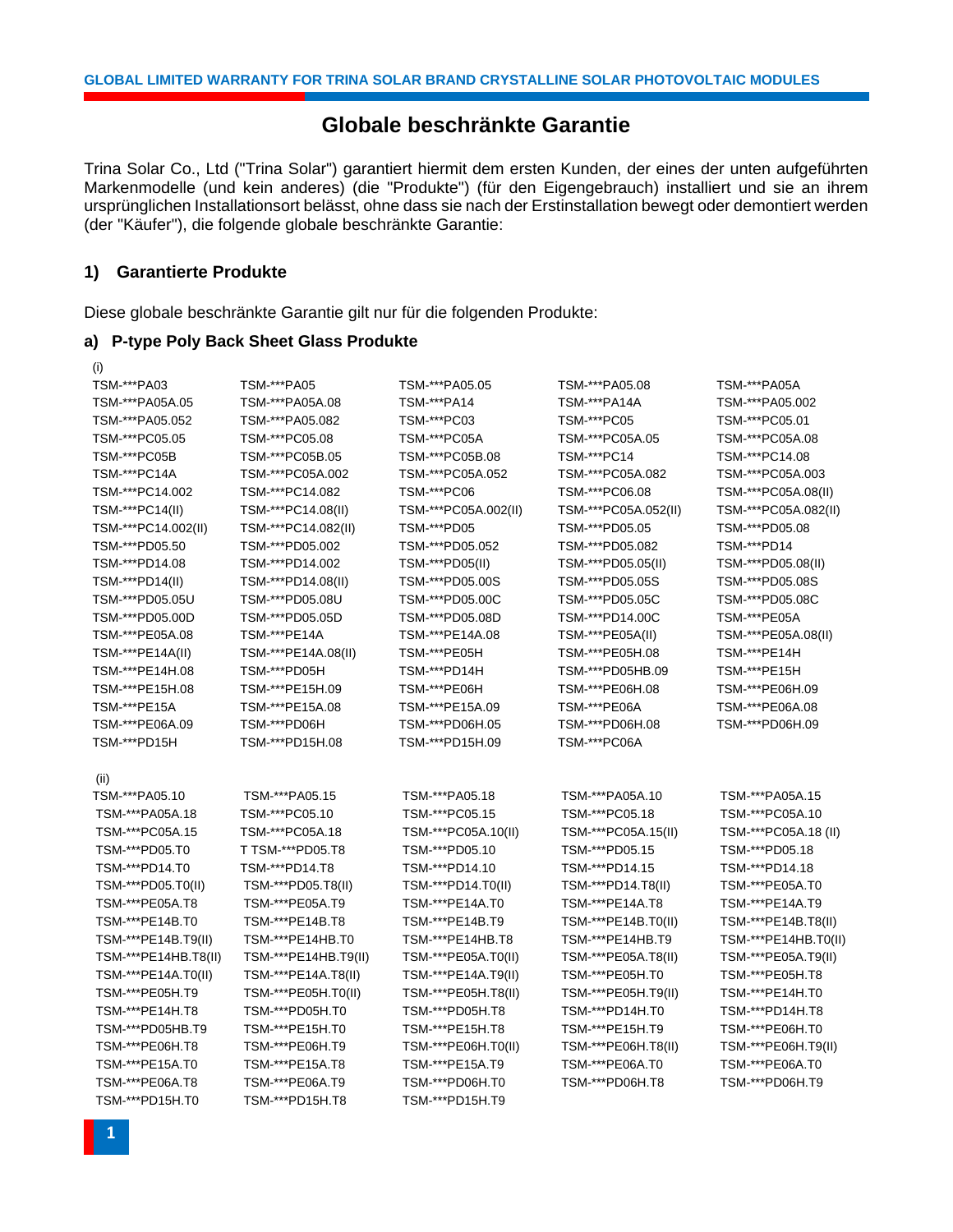

#### **b) P-type Mono PERC Back Sheet Glass Produkte**

(i)

| TSM-***DA01          | TSM-***DA01.05       | TSM-***DA01A         | TSM-***DA01A.05      | TSM-***DA01A.08       |
|----------------------|----------------------|----------------------|----------------------|-----------------------|
| TSM- ***DA03         | TSM-***DA05          | TSM- ***DA01A.002    | TSM-***DA01A.052     | TSM-***DA01A.082      |
| TSM-***DC01          | TSM-***DC01.01       | TSM-***DC01.05       | TSM-***DC01A         | TSM-***DC01A.05       |
| TSM-DC01A.08         | TSM-***DC03          | TSM-***DC05          | TSM-***DC80          | TSM-***DC80.08        |
| TSM-***DC01A.002     | TSM-***DC01A.052     | TSM-***DC01A.082     | TSM-***DC05A         | TSM-***DC05A.05       |
| TSM-***DC05A.08      | TSM-***DC05A.002     | TSM-***DC05A.052     | TSM***DC05A.082      | TSM-***DC06           |
| TSM- ***DC06.08      | TSM-***DC03A(II)     | TSM-***DC03A.05(II)  | TSM-***DC03A.08(II)  | TSM-***DC05A(II)      |
| TSM-***DC05A.05(II)  | TSM-***DC05A.08(II)  | TSM-***DC05A.002(II) | TSM-***DC05A.052(II) | TSM- ***DC05A.082(II) |
| TSM-***DC06.08(II)   | TSM-***DD05A(II)     | TSM-***DD05A.05(II)  | TSM-***DD05A.08(II)  | TSM-***DD14A(II)      |
| TSM-***DD14A.08(II)  | TSM-***DD05A.052(II) | TSM-***DD05A.082(II) | TSM-***DD05A.05S(II) | TSM-***DD05A.08S(II)  |
| TSM-***DD05A.05U(II) | TSM-***DD05A.08U(II) | TSM-***DE05A(II)     | TSM-***DE05A.08(II)  | TSM-***DE14A(II)      |
| TSM-***DE14A.08(II)  | TSM-***DE05H(II)     | TSM-***DE05H.08(II)  | TSM-***DE14H(II)     | TSM-***DE14H.08(II)   |
| TSM-***DD05H(II)     | TSM-***DD14H(II)     | TSM-***DE06H(II)     | TSM-***DE06H.08(II)  | TSM-***DE06H.09(II)   |
| TSM-***DE06M(II)     | TSM-***DE06M.09(II)  | TSM-***DE15H(II)     | TSM-***DE15H.08(II)  | TSM-***DE15H.09(II)   |
| TSM-***DE15M(II)     | TSM-***DE15M.08(II)  | TSM-***DE15M.09(II)  | TSM-***DE06A(II)     | TSM-***DE06A.08(II)   |
| TSM-***DE06A.09(II)  | TSM-***DE15A(II)     | TSM-***DE15A.08(II)  | TSM-***DE15A.09(II)  | TSM-***DD15M (II)     |
| TSM-***DD15M.08 (II) | TSM-***DD15M.09 (II) | TSM-***DD06M (II)    | TSM-***DD06H (II)    | TSM-***DD06H.05 (II)  |
| TSM-***DD06H.08(II)  | TSM-***DD15H(II)     | TSM-***DD15H.05(II)  | TSM-***DD15H.08(II)  | TSM-***DE15X(II)      |
| TSM-***PE15H(II)     | TSM-***PE06H(II)     | TSM-***PE15M(II)     | TSM-***PE06M(II)     | TSM-***PE17H(II)      |
| TSM-***PE08H(II)     | TSM-***PE17M(II)     | TSM-***PE08M(II)     |                      |                       |
|                      |                      |                      |                      |                       |
| (II)                 |                      |                      |                      |                       |
| TSM-***DA01A.10      | TM-***DA01A.15       | TSM-***DA01A.18      | TSM-***DC01A.10      | TSM-***DC01A.15       |
| TSM-***DC01A.18      | TSM-***DD05A.T0(II)  | TSM-***DD05A.T8(II)  | TSM-***DD14A.T0(II)  | TSM-***DD14A.T8(II)   |
| TSM-***DE05A.T0(II)  | TSM-***DE05A.T8(II)  | TSM-***DE05A.T9(II)  | TSM-***DE14A.T0(II)  | TSM-***DE14A.T8(II)   |
| TSM-***DE14A.T9(II)  | TSM-***DE14B.T0(II)  | TSM-***DE14B.T8(II)  | TSM-***DE14B.T9(II)  | TSM-***DE05H.T0(II)   |
| TSM-***DE05H.T8(II)  | TSM-***DE14H.T0(II)  | TSM-***DE14H.T8(II)  | TSM-***DE14H.T9(II)  | TSM-***DD05H.T0(II)   |
| TSM-***DD05H.T8(II)  | TSM-***DD14H.T0(II)  | TSM-***DD14H.T8(II)  | TSM-***DE06H.T0(II)  | TSM-***DE06H.T8(II)   |
| TSM-***DE06H.T9(II)  | TSM-***DE06H.18(II)  | TSM-***DE06M.T0(II)  | TSM-***DE06M.T8(II)  | TSM-***DE06M.T9(II)   |
| TSM-***DD06M.T8(II)  | TSM-***DE15H.T0(II)  | TSM-***DE15H.T8(II)  | TSM-***DE15H.T9(II)  | TSM-***DE15M.T0(II)   |
| TSM-***DE15M.T8(II)  | TSM-***DE15M.T9(II)  | TSM-***DE06A.T0(II)  | TSM-***DE06A.T8(II)  | TSM-***DE06A.T9(II)   |
| TSM-***DE15A.T0(II)  | TSM-***DE15A.T8(II)  | TSM-***DE15A.T9(II)  | TSM-***DE15B.T0(II)  | TSM-***DE15B.T8(II)   |
| TSM-***DE15B.T9(II)  | TSM-***DD15M.T0(II)  | TSM-***DD15M.T8(II)  | TSM-***DD15M.T9(II)  | TSM-***DD06M.18(II)   |
| TSM-***DD06M.T0(II)  | TSM-***DD06M.T8(II)  | TSM-***DD06M.T9(II)  | TSM-***DD06H.T0(II)  | TSM-***DD06H.T9(II)   |
| TSM-***DD06H.T8(II)  | TSM-***DD06H.18(II)  | TSM-***DD06A.T0(II)  | TSM-***DD06A.T8(II)  | TSM-***DD06A.T9(II)   |
| TSM-***DD15A.T0(II)  | TSM-***DD15A.T8(II)  | TSM-***DD15A.T9(II)  | TSM-***PE15H.T0(II)  | TSM-***PE06H.T0(II)   |
| TSM-***PE15M.T0(II)  | TSM-***PE06M.T0(II)  | TSM-***PE17H.T0(II)  | TSM-***PE08H.T0(II)  | TSM-***PE17M.T0(II)   |
| TSM-***PE08M.T0(II)  |                      |                      |                      |                       |
|                      |                      |                      |                      |                       |
| (iii)                |                      |                      |                      |                       |
| TSM-***DD06M.05(II)  | TSM-***DE06M.05(II)  | TSM-***DE06X.05(II)  | TSM-***DD06X.05(II)  | TSM-***DE09.05        |
| TSM-***DD09.05       | TSM-***DE09.B5       |                      |                      |                       |
|                      |                      |                      |                      |                       |
| (iv)                 |                      |                      |                      |                       |
| TSM-***DE08M(II)     | TSM-***DD08M(II)     | TSM-***DE17M(II)     | TSM-***DD17M(II)     | TSM-***DE17M.08(II)   |
| TSM-***DD17M.08(II)  | TSM-***DE18M(II)     | TSM-***DD18M(II)     | TSM-***DE21          | TSM-***DE21.08        |
| TSM-***DD21          | TSM-***DD21.08       | TSM-***DE19          | TSM-***DE19.08       | TSM-***DD19           |
| TSM-***DD19.08       | TSM-***DE20          | TSM-***DE20.08       | TSM-***DD20          | TSM-***DD20.08        |
| TSM-***DE18          | TSM-***DE18.08       | TSM-***DD18          | TSM-***DD18.08       | TSM-***DD09           |
| TSM-***DE15V(II)     | TSM-***DE09          | TSM-***DE15MB(II)    | TSM-***DE171H(II)    | TSM-***DC082H.08(II)  |
| TSM-***DE20.B0       | TSM-***DE09.B0       |                      |                      |                       |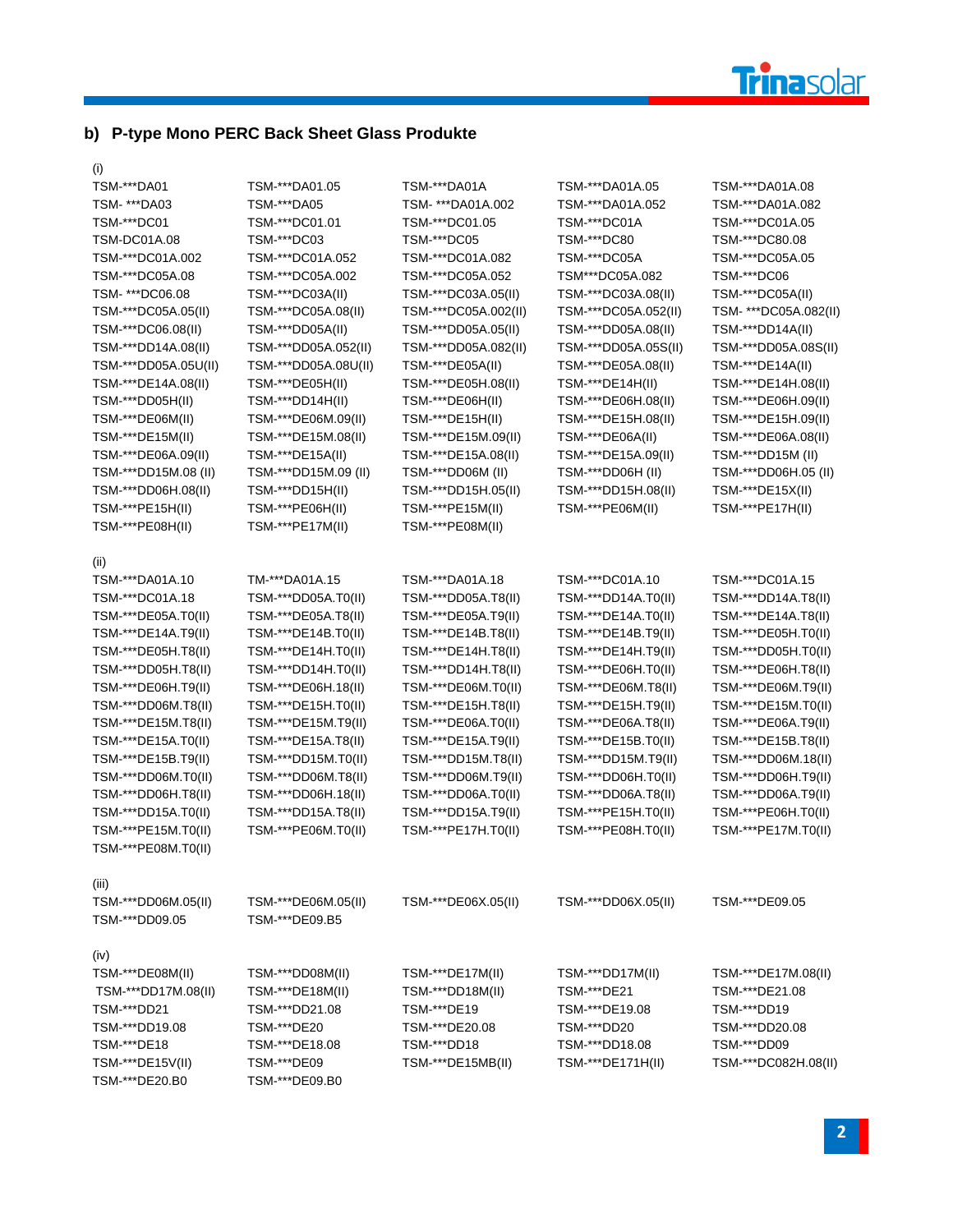TSM-DEG9.28 TSM-\*\*\*DEG18M.28(II)

(iv)

(v)

(i)

| (i)                  |                      |                      |                      |                      |
|----------------------|----------------------|----------------------|----------------------|----------------------|
| TSM-***DEG40.07(II)  | TSM-***DEG5(II)      | TSM-***DEG5.07(II)   | TSM-***DEG14(II)     | TSM-**DEG14.07(II)   |
| TSM-***DEG40.47(II)  | TSM-***DEG5.40(II)   | TSM-***DEG5.47(II)   | TSM-***DEG14.40(II)  | TSM-***DEG14.47(II)  |
| TSM-***DEG5H(II)     | TSM-***DEG14H(II)    | TSM-***DEG5H(II)     | TSM-***DEG5H.40(II)  | TSM-***DEG5H.07(II)  |
| TSM-***DEG5H.47(II)  | TSM-***DEG14H(II)    | TSM-***DEG14H.40(II) | TSM-***DEG14H.07(II) | TSM-***DEG14H.47(II) |
| TSM-***DEG6H(II)     | TSM-***DEG6M(II)     | TSM-***DDG6M(II)     | TSM-***DEG15H(II)    | TSM-***DEG15M(II)    |
| TSM-***DDG6H(II)     | TSM-***DEG6(II)      | TSM-***DEG15(II)     |                      |                      |
| (ii)                 |                      |                      |                      |                      |
| TSM-***DEG14.20(II)  | TSM-***DEG5.20(II)   | TSM-***DEG5.27(II)   | TSM-***DEG5H.20(II)  | TSM-***DEG5H.27(II)  |
| TSM-***DEG14H.20(II) | TSM-***DEG14H.27(II) | TSM-***DEG6H.20(II)  | TSM-***DEG6M.20(II)  | TSM-***DEG15H.20(II) |
| TSM-***DEG15M.20(II) | TSM-***DDG6M.20(II)  | TSM-***DDG6H.20(II)  | TSM-***DEG6.20(II)   | TSM-***DEG15.20(II)  |
| (iii)                |                      |                      |                      |                      |
| TSM-***DEG8M.20(II)  | TSM-***DEG17M.20(II) | TSM-***DEG18M.20(II) | TSM-DEG9.20          |                      |

#### **d) P-type Mono PERC Duomax Produkte**

| TSM-***PEG14H.40                                                                       | TSM-**PEG14H.07                                                          | TSM-***PEG14H.47                                                                | TSM-***PEG5H(II)                                              | TSM-***PEG5H.40(II)                                            |
|----------------------------------------------------------------------------------------|--------------------------------------------------------------------------|---------------------------------------------------------------------------------|---------------------------------------------------------------|----------------------------------------------------------------|
| TSM-***PEG5H.07(II)                                                                    | TSM-***PEG5H.47(II)                                                      | TSM-***PEG14H(II)                                                               | TSM-***PEG14H.40(II)                                          | TSM-***PEG14H.07(II)                                           |
| TSM-***PEG14H.47(II)                                                                   | TSM-***PEG15H                                                            | TSM-***PEG15                                                                    | TSM-***PEG15H(II)                                             | TSM-***PEG15(II)                                               |
| TSM-***PEG6H                                                                           | TSM-***PEG6                                                              | TSM-***PEG6(II)                                                                 | TSM-***PEG15M(II)                                             | TSM-***PEG6M (II)                                              |
| (ii)<br>TSM-***PEG5.20<br>TSM-***PEG14H.20<br>TSM-***PEG14H.27((II)<br>TSM-***PEG6H.20 | TSM-***PEG5.27<br>TSM-***PEG14H.27<br>TSM-***PEG15H.20<br>TSM-***PEG6.20 | TSM-***PEG14.20<br>TSM-***PEG5H.20(II)<br>TSM-***PEG15.20<br>TSM-***PEG6.20(II) | TSM-**PEG5H.20<br>TSM-***PEG5H.27(II)<br>TSM-***PEG15H.20(II) | TSM-***PEG5H.27<br>TSM-***PEG14H.20(II)<br>TSM-***PEG15.20(II) |

TSM-\*\*\*PDG5 TSM-\*\*\*PDG5.07 TSM-\*\*\*PDG5.50 TSM-\*\*\*PEG5 TSM-\*\*\*PEG5.07 TSM-\*\*\*PEG5.50 TSM-\*\*\*PEG14 TSM-\*\*\*PEG14(II) TSM-\*\*\*PEG40.40 TSM-\*\*\*PEG40.47 TSM-\*\*\*PEG40.07 TSM-\*\*\*PEG5.40 TSM-\*\*\*PEG5.47 TSM-\*\*\*PEG14.40 TSM-\*\*\*PEG14.47 TSM-\*\*\*PEG5H TSM-\*\*\*PEG14H TSM-\*\*\*PEG5H.40 TSM-\*\*\*PEG5H.07 TSM-\*\*\*PEG5H.47

#### **c) P-type Polycrystalline Duomax Prdukte**

| TSM-***DE17M.T8(II)  | TSM-***DD08M.T8(II)  | TSM-***DD17M.T8(II)  | TSM-***DE18M.T0(II) | TSM-***DD18M.T0(II)  |
|----------------------|----------------------|----------------------|---------------------|----------------------|
| TSM-***DE18M.T8(II)  | TSM-***DD18M.T8(II)  |                      |                     |                      |
| (vi)                 |                      |                      |                     |                      |
| TSM-***DE06XC.08(II) | TSM-***DD06XC.08(II) | TSM-***DE09.08       | TSM-*** DD09.08     | TSM-*** DD08M.08(II) |
| TSM-***DE08M.08(II)  | TSM-*** DD06M.08(II) | TSM-*** DE06M.08(II) | TSM-***DE18M.08(II) | TSM-***DD18M.08(II)  |
| (vii)                |                      |                      |                     |                      |
| TSM-***DE19C         |                      |                      |                     |                      |
| (viii)               |                      |                      |                     |                      |
| TSM-***DE06XC.07(II) | TSM-***DE06XC.05(II) | TSM-***DE09C.07      | TSM-***DE09C.05     |                      |

**GLOBAL LIMITED WARRANTY FOR TRINA SOLAR BRAND CRYSTALLINE SOLAR PHOTOVOLTAIC MODULES**

TSM-\*\*\*DE08M.T0(II), TSM-\*\*\*DE17M.T0(II) TSM-\*\*\*DD08M.T0(II) TSM-\*\*\*DD17M.T0(II) TSM-\*\*\*DE08M.T8(II)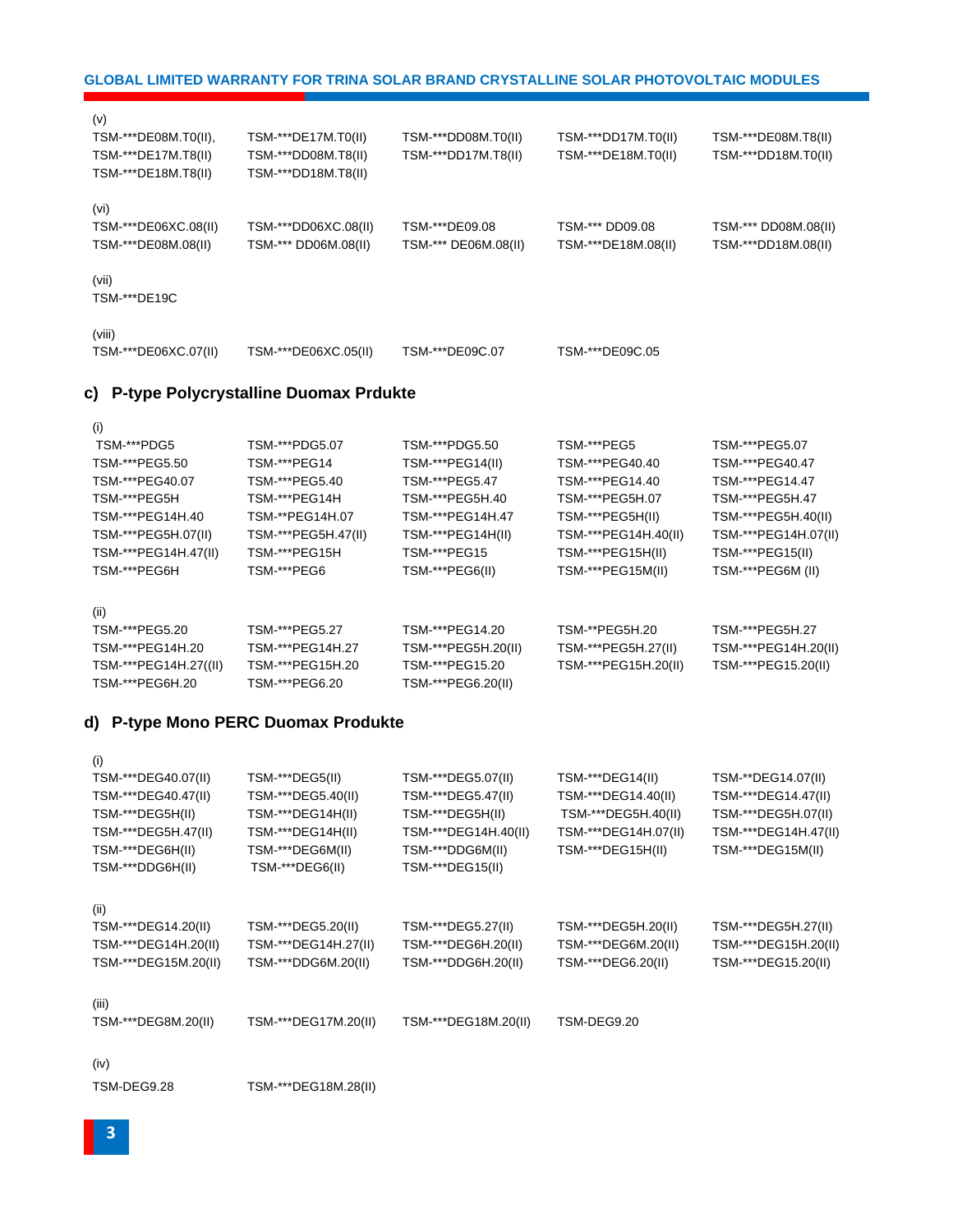

#### **e) P-type Mono PERC Duomax Twin Produkte**

| (i)                       |                       |                       |                       |                       |
|---------------------------|-----------------------|-----------------------|-----------------------|-----------------------|
| TSM-***DEG5C.07(II)       | TSM-***DEG14C.07(II), | TSM-***DEG5C(II)      | TSM-***DEG14C(II)     | TSM-***DEG5HC(II)     |
| TSM-***DEG5HC.07(II)      | TSM-***DEG14HC(II)    | TSM-***DEG14HC.07(II) | TSM-***DEG15HC(II)    | TSM-***DEG15MC(II)    |
| TSM-***DEG6HC(II)<br>(ii) | TSM-***DEG6MC(II)     | TSM-***DEG15C(II)     | TSM-***DEG15C.07(II)  |                       |
| TSM-***DEG5C.27(II)       | TSM-***DEG14C.27(II)  | TSM-***DEG5C.20(II)   | TSM-***DEG14C.20(II)  | TSM-***DEG5HC.20(II)  |
| TSM-***DEG5HC.27(II)      | TSM-***DEG14HC.20(II) | TSM-***DEG14HC.27(II) | TSM-***DEG15HC.20(II) | TSM-***DEG15MC.20(II) |
| TSM-***DEG6HC.20(II)      | TSM-***DEG6MC.20(II)  | TSM-***DEG6C.20(II)   | TSM-***DEG6C.20(II)   | TSM-***DEG15C(II)     |
| TSM-***DEG15C.20(II)      | TSM***DEG15MC.27(II)  |                       |                       |                       |
| (iii)                     |                       |                       |                       |                       |
| TSM-***DEG8MC.20 (II)     | TSM-***DEG17MC.20(II) | TSM-***DEG18MC.20(II) | TSM-*** DEG21C.20     | TSM-***DEG21C.28      |
| TSM-***DDG21C.20          | TSM-***DDG21C.28      | TSM-***DEG19C.20      | TSM-*** DEG19C.28     | TSM-***DDG19C.20      |
| TSM-***DDG19C.28          | TSM-***DEG20C.20      | TSM-***DEG20C.28      | TSM-***DDG20C.20      | TSM-***DDG20C.28      |
| TSM-***DEG15VC.20(II)     | TSM-*** DEG18C.20     | TSM-*** DDG18C.20     | TSM-*** DEG18C.28     | TSM-*** DDG18C.28     |
|                           |                       |                       |                       |                       |

```
(iv)
```
TSM-DEG9C.27

#### **f) N-type Mono Duomax Twin Produkte**

(i) TSM-\*\*\*NEG16MC(II) TSM-\*\*\*NEG7MC(II) (ii) TSM-\*\*\*NEG15MC.20(II) TSM-\*\*\*NEG16MC.20(II) TSM-\*\*\*NEG7MC.20(II) TSM-\*\*\*NEG15XC.20(II) (iii) TSM-\*\*\*NEG19C.20 TSM-\*\*\*NEG20C.20 TSM-\*\*\*NEG21C.20 (iv)

TSM-\*\*\*NEG9C.27

#### **g) N-type Mono Duomax Produkte**

(i) TSM-\*\*\*NEG9.20

(ii) TSM-\*\*\*NEG9.28

#### **h) Clamp / Klammern**

Trina Clamp II Anwendbar für folgende Produkte: TSM-\*\*\*DE09.B0 TSM-\*\*\*DE09.B8 TSM-\*\*\*DE09.B5 TSM-\*\*\*DE20.B0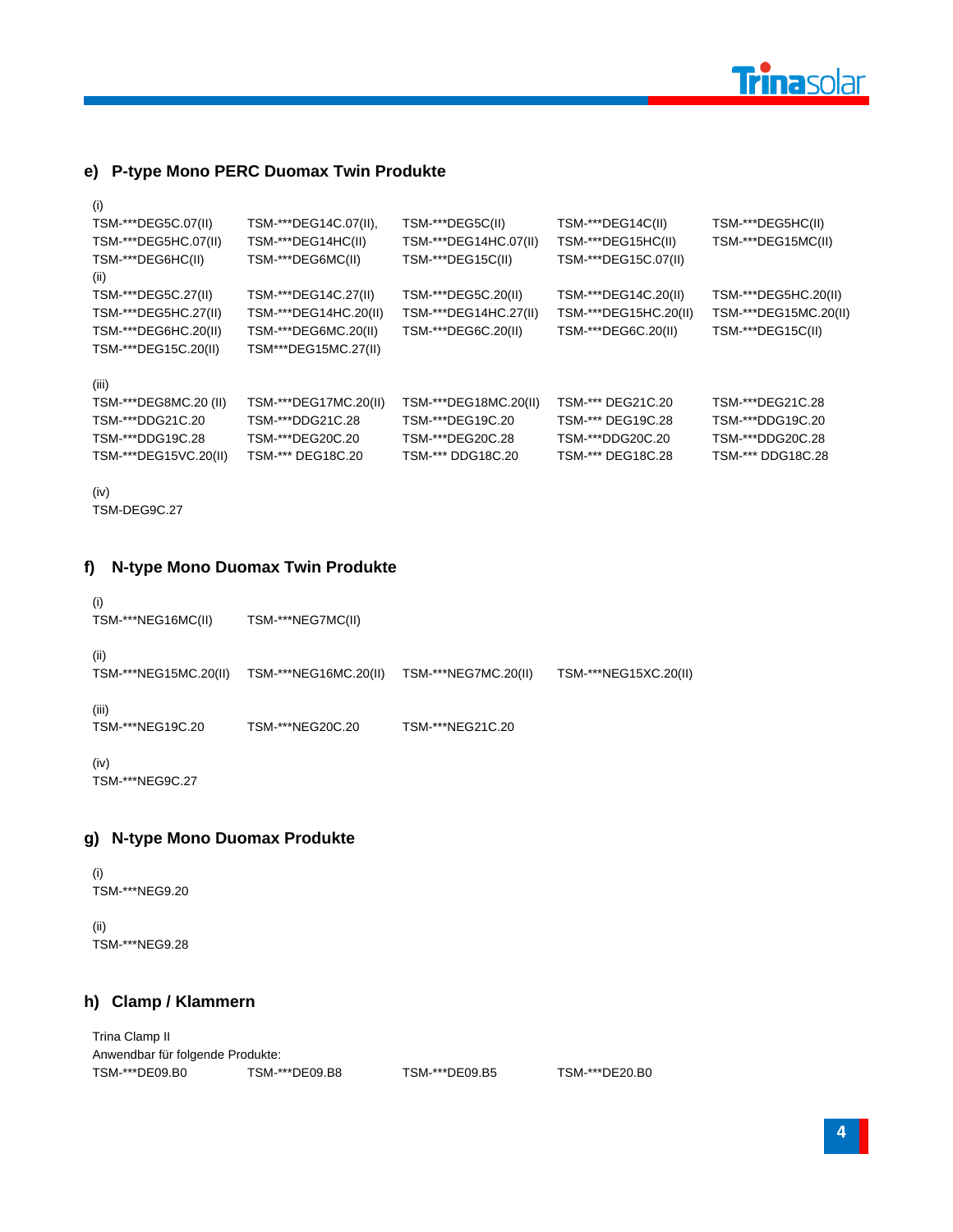**Hinweis**: Der Platzhalter "\*\*\*" steht jeweils für die im jeweiligen Produktdatenblatt angegebene Leistungsangabe (z.B. "TSM-285PE06H").

#### <span id="page-7-0"></span>**2) Verwendungs- und Anwendungsregeln für die unter Abschnitt 1) aufgeführten Produkte**

Trina Solar hat bestimmte Nutzungs- und Anwendungsregeln für die Produkte festgelegt (siehe Anhang: "Anwendungsregeln für Trina-Module"), um die Funktionalität, Haltbarkeit und Leistung unter verschiedenen klimatischen Bedingungen zu garantieren.

Nur die unter Abschnitt 1) c), d), e), f), g) aufgeführten Produkte können auf schwimmenden Systemen auf der Wasseroberfläche installiert werden.

Für Produkte, die nicht in Übereinstimmung mit den in diesem Anhang festgelegten Regeln verwendet werden, übernimmt Trina Solar diese beschränkte Garantie nicht. Alle Folgen, Risiken, Verluste oder Schäden, die durch Verstöße des Käufers gegen die "Anwendungsregeln für Klimamodule" verursacht werden, gehen ausschließlich zu Lasten des Käufers.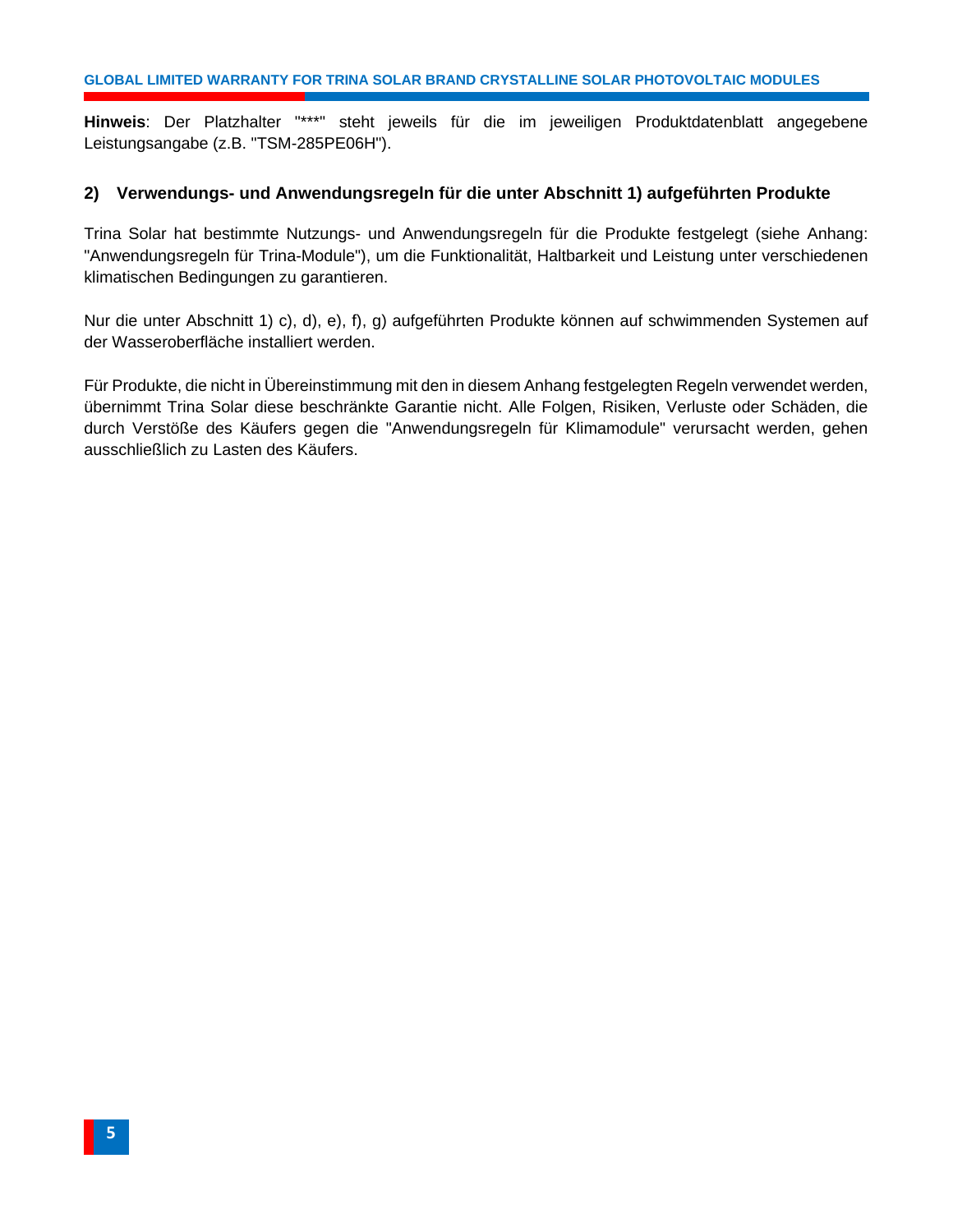

|            | <b>Gebiet</b>                                                          | <b>Temperatur</b>                                                                                     | <b>Relative Luftfeuchtigkeit</b>                                                 | <b>Bestrahlungsstärke</b><br>kwh/m2 |
|------------|------------------------------------------------------------------------|-------------------------------------------------------------------------------------------------------|----------------------------------------------------------------------------------|-------------------------------------|
| 1)         | Gebiet mit hoher<br><b>Temperatur und</b><br>hoher<br>Luftfeuchtigkeit | Jahresdurchschnittstemperatur ><br>$23^{\circ}$ C<br>Monatliche Mindesttemperatur ><br>$18^{\circ}$ C | Jahresdurchschnitt RL ><br>70%<br>Monatlicher<br>Mindestdurchschnitt RL ><br>60% |                                     |
| 2)         | Hohe<br>Temperaturdifferenz<br>und große<br><b>Bestrahlungsfläche</b>  | Wüste und Gobi-Region                                                                                 |                                                                                  | >1800                               |
| 3)         | <b>Gelid (Geringe</b><br>Bestrahlung)                                  | $<$ -10 $\degree$ C (Monatliche<br>Mindesttemperatur)                                                 |                                                                                  | $<$ 1400                            |
| $\vert$ 4) | <b>Normal</b>                                                          | Nicht aufgeführt in Nr. 1 bis 3                                                                       |                                                                                  |                                     |

#### <span id="page-8-0"></span>**3) Garantie**

#### **a) 10 Jahre beschränkte Garantie**

Für die in Abschnitt 1) c) (i), d) (i), e) (i), f) (i), h) aufgeführten Produkte garantiert Trina Solar, dass für einen Zeitraum von zehn Jahren ab dem Datum des Garantiebeginns (wie in Abschnitt 4) definiert) keine Material-, Verarbeitungs- oder Herstellungsfehler vorliegen, die die Stromerzeugungsfunktion der Produkte wesentlich beeinträchtigen.

Sind dem Käufer solche Konstruktions-, Material-, Verarbeitungs- oder Fertigungsfehler vor der Installation der Produkte bekannt oder hätte er sie kennen müssen und installiert er die Produkte dennoch, ohne Trina Solar die Möglichkeit einzuräumen, diese Fehler vor der Installation der Produkte zu beheben, trägt der Käufer die zusätzlichen Kosten, die durch die Behebung dieser Fehler nach der Installation entstehen.

Diese beschränkte Garantie deckt Glasbruch ab, vorausgesetzt, dass es keine äußere Ursache für den Bruch gab (d.h. nur Bruch, der durch das Glas selbst oder das Modul verursacht wurde, ist abgedeckt).

Für die unter Ziffer 1 (h) aufgeführte Trina Clamp II beschränkt sich die Gewährleistung von Trina Solar auf Mängel, die durch mechanisches Versagen (z. B. Zerbrechen, Verformung der Trina Clamp) verursacht werden, und zwar unabhängig davon, ob diese Mängel die Leistung der Solarmodule wesentlich beeinträchtigen.

Jegliche Verschlechterung des Aussehens der Produkte (einschließlich, aber nicht beschränkt auf Kratzer, Flecken, mechanische Abnutzung, Rost, Schimmel, Verformung oder Verfärbung) oder andere Veränderungen an den Produkten, die nach der Lieferung (Incoterms 2020) an den Käufer auftreten, stellen keinen Mangel im Sinne dieser beschränkten Garantie dar.

#### **b) 12 Jahre beschränkte Garantie**

Für die unter Abschnitt 1) a), b) (i), (ii), (iv), (v), (vii), c) (ii), d) (ii), (iii), e) (ii), (iii), f) (ii), (iii), g) (i) aufgeführten Produkte garantiert Trina Solar, dass für einen Zeitraum von zwölf Jahren, beginnend mit dem Datum des Garantiebeginns (wie in Abschnitt 4 definiert), keine Material-, Verarbeitungs- oder Herstellungsfehler vorliegen, die die Funktion der Produkte zur Stromerzeugung wesentlich beeinträchtigen.

Sind dem Käufer solche Konstruktions-, Material-, Verarbeitungs- oder Fertigungsfehler vor der Installation der Produkte bekannt oder hätte er sie kennen müssen und installiert er die Produkte dennoch, ohne Trina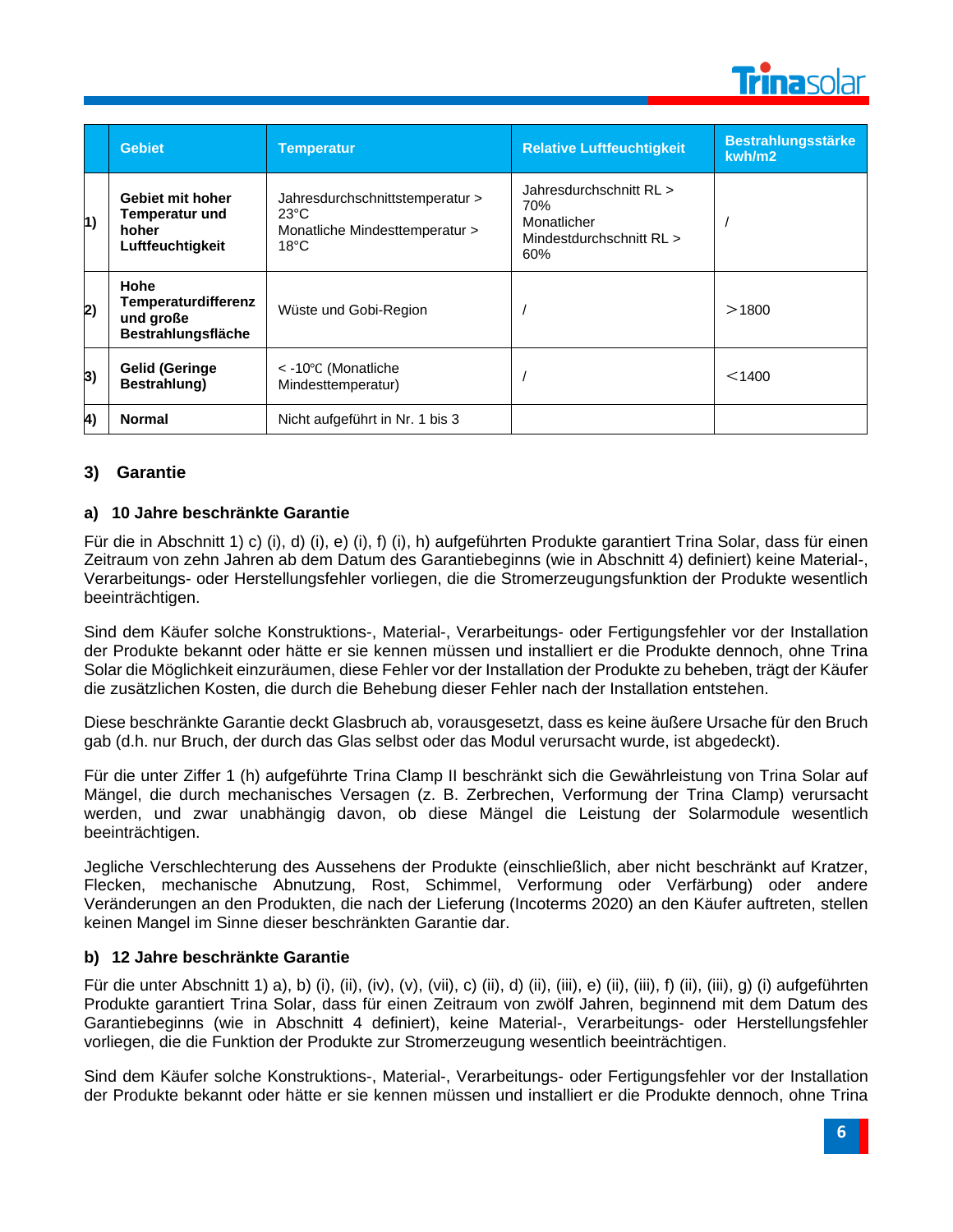Solar die Möglichkeit einzuräumen, diese Fehler vor der Installation der Produkte zu beheben, trägt der Käufer die zusätzlichen Kosten, die durch die Behebung dieser Fehler nach der Installation entstehen.

Diese eingeschränkte Garantie deckt Glasbruch ab, vorausgesetzt, dass es keine äußere Ursache für den Bruch gab (d.h. nur Bruch, der durch das Glas selbst oder das Modul verursacht wurde, ist abgedeckt).

Jegliche Verschlechterung des Aussehens der Produkte (einschließlich, aber nicht beschränkt auf Kratzer, Flecken, mechanische Abnutzung, Rost, Schimmel, Verformung oder Verfärbung) oder andere Veränderungen an den Produkten, die nach der Lieferung (Incoterms 2020) an den Käufer auftreten, stellen keinen Mangel im Sinne dieser beschränkten Garantie dar.

#### **c) 15 Jahre beschränkte Garantie**

Für die unter Abschnitt 1) b) (iii), (vi), (viii), d) (iv), e) (iv), f) (iv), g) (ii) aufgeführten Produkte garantiert Trina Solar, dass für einen Zeitraum von fünfzehn Jahren, beginnend mit dem Datum des Garantiebeginns (wie in Abschnitt 4 definiert), keine Material-, Verarbeitungs- oder Herstellungsfehler vorliegen, die die Stromerzeugungsfunktion der Produkte wesentlich beeinträchtigen.

Sind dem Käufer solche Konstruktions-, Material-, Verarbeitungs- oder Fertigungsfehler vor der Installation der Produkte bekannt oder hätte er sie kennen müssen und installiert er die Produkte dennoch, ohne Trina Solar die Möglichkeit einzuräumen, diese Fehler vor der Installation der Produkte zu beheben, trägt der Käufer die zusätzlichen Kosten, die durch die Behebung dieser Fehler nach der Installation entstehen.

Diese beschränkte Garantie deckt Glasbruch ab, vorausgesetzt, dass es keine äußere Ursache für den Bruch gab (d.h. nur Bruch, der durch das Glas selbst oder das Modul verursacht wurde, ist abgedeckt).

Jegliche Verschlechterung des Aussehens der Produkte (einschließlich, aber nicht beschränkt auf Kratzer, Flecken, mechanische Abnutzung, Rost, Schimmel, Verformung oder Verfärbung) oder andere Veränderungen an den Produkten, die nach der Lieferung (Incoterms 2020) an den Käufer auftreten, stellen keinen Mangel im Sinne dieser beschränkten Garantie dar.

#### **d) 25 Jahre beschränkte Leistungsgarantie für Back Sheet Glass Produkte**

Darüber hinaus garantiert Trina Solar für die in Abschnitt 1) a), b) aufgeführten Produkte, dass für einen Zeitraum von fünfundzwanzig Jahren, beginnend mit dem Datum des Garantiebeginns (wie in Abschnitt 4 definiert), der Leistungsverlust der Produkte die anfänglich garantierte Leistung nicht überschreitet, die definiert ist als Spitzenleistung Watt Pmax(Wp) plus Spitzenleistung Watt Pmax(Wp) multipliziert mit der Untergrenze der Leistungstoleranz Pmax(%) - wie im entsprechenden Produktdatenblatt angegeben und gemessen unter Standardtestbedingungen (STC: Einstrahlung 1000w/m², Temperatur 25°C, AM 1. 5). Die Messung wird entweder von Trina Solar oder von einem von Trina Solar und dem Käufer anerkannten Prüfinstitut durchgeführt:

- für P-type Poly Back Sheet Glass Produkte (wie in Abschnitt 1) a) definiert): 2,5 % im ersten Jahr; vom zweiten Jahr bis zum 25. Jahr beträgt der durchschnittliche jährliche Leistungsrückgang nicht mehr als 0,65 %; am Ende des 25. Jahres beträgt die tatsächliche Leistung mindestens 81,9 %;
- für P-type Mono PERC Back Sheet Glass Produkte (gemäß Definition in Abschnitt 1) b) (i), (ii)): 2,5 % im ersten Jahr; vom zweiten Jahr bis zum 25. Jahr beträgt der durchschnittliche jährliche Leistungsrückgang nicht mehr als 0,6 %; am Ende des 25. Jahres beträgt die tatsächliche Leistung mindestens 83,1%;
- für P-type Mono PERC Back Sheet Glass Produkte (gemäß Definition in Abschnitt 1) b) (iii), (iv), (v), (vi), (vii), (viii)): 2 % im ersten Jahr; vom zweiten Jahr bis zum 25. Jahr beträgt der durchschnittliche jährliche Leistungsrückgang nicht mehr als 0,55 %; am Ende des 25. Jahres beträgt die tatsächliche Leistung mindestens 84,8 %.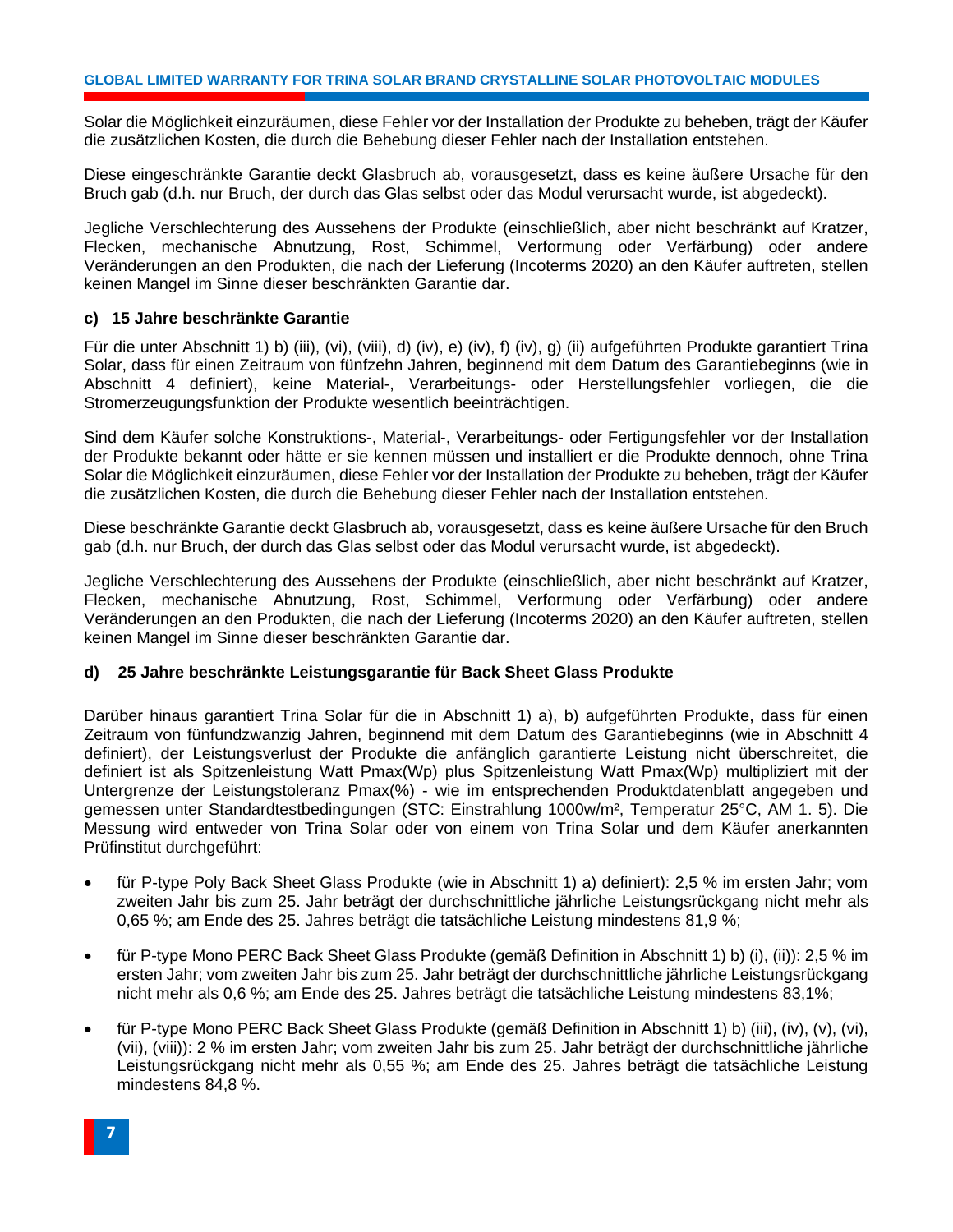

(Bemerkung: Laut STC sollte die Unsicherheit des Messsystems in alle Messungen der tatsächlichen Ausgangsleistung einbezogen werden).

#### **e) 30 Jahre beschränkte Leistungsgarantie für Dual Glass Produkte**

(i) Vorderseite:

Darüber hinaus garantiert Trina Solar für die unter Abschnitt 1 ) c), d) und der Vorderseite (ohne J-Box) der unter Abschnitt 1) e), f), g) aufgeführten Produkte außerdem, dass für einen Zeitraum von dreißig Jahren, beginnend mit dem Datum des Garantiebeginns (wie in Abschnitt 4) der Leistungsverlust der Produkte die anfänglich garantierte Leistung nicht überschreitet, die definiert ist als Spitzenleistung Watt Pmax(Wp) plus Spitzenleistung Watt Pmax(Wp) multipliziert mit der Untergrenze der Leistungstoleranz Pmax(%) - wie im entsprechenden Produktdatenblatt angegeben und gemessen unter Standardtestbedingungen (STC: Einstrahlung 1000w/m², Temperatur 25°C, AM 1,5), wobei die Messung entweder von Trina Solar oder von einem von Trina Solar und dem Käufer anerkannten dritten Prüfinstitut durchgeführt wird:

- für P-type Polycrystalline Duomax Prdukte (gemäß Definition in Abschnitt 1) c), für P-Typ-Mono-PERC-Duomax-Produkte (gemäß Definition in Abschnitt 1) d) (i), (ii), für die Vorderseite (ohne J-Box) von P-Typ-Mono-PERC-Duomax-Twin-Produkten (gemäß Definition in Abschnitt 1) e) (i), (ii)): 2,5 % im ersten Jahr; vom zweiten Jahr bis zum 30. Jahr beträgt der durchschnittliche jährliche Leistungsrückgang nicht mehr als 0,5 %; am Ende des 30. Jahres beträgt die tatsächliche Leistung mindestens 83 %;
- für P-type Mono PERC Duomax Produkte (wie in Abschnitt 1) d) (iii), (iv) definiert), für die Vorderseite (ohne J-Box) von P-Typ Mono PERC Duomax Twin Produkten (wie in Abschnitt 1) e) (iii), (iv) definiert): 2 % im ersten Jahr; vom zweiten Jahr bis zum 30. Jahr beträgt der durchschnittliche jährliche Leistungsrückgang nicht mehr als 0,45 %; am Ende des 30. Jahres beträgt die tatsächliche Leistung mindestens 84.95 %;
- für N-type Mono Duomax Twin Produkte (wie in Abschnitt 1) f) (i), (ii) definiert): 1,5 % im ersten Jahr; vom zweiten Jahr bis zum 30. Jahr beträgt der durchschnittliche jährliche Leistungsrückgang nicht mehr als 0,5 %; am Ende des 30. Jahres beträgt die tatsächliche Leistungsabgabe mindestens 84 %.
- für Mono Duomax -Produkten des Typs N (wie in Abschnitt 1 f) (iii), (iv), g) (i), (ii) definiert): 1,0% im ersten Jahr; vom 2. Jahr bis zum 30. Jahr wird der durchschnittliche jährliche Leistungsrückgang nicht mehr als 0,4% betragen; am Ende des 30. Jahres wird die tatsächliche Leistung nicht weniger als 84% betragen.
- (ii) Rückseite:

Für P-type Mono PERC Bifaziale Produkte (wie in Abschnitt 1) b( (vii), (viii), e) (iii) (iv) definiert) und N-Type Mono Duomax Twin Produkte (wie in Abschnitt 1) f) (iii), (iv) definiert) garantiert Trina Solar für einen Zeitraum von dreißig Jahren, beginnend mit dem Datum des Garantiebeginns (wie in Abschnitt 4) definiert), den Verlust der Leistung auf der Rückseite des Produkts (mit Anschlussdose) wie folgt:

- Vom 1. bis zum 10. Jahr beträgt der Leistungsabfall nicht mehr als die anfängliche Rückseitenleistung P multipliziert mit 15%;
- Vom 11. bis zum 30. Jahr wird der Leistungsabfall nicht mehr betragen als die anfängliche Rückseitenleistung P multipliziert mit 30%.

Nur zu Definitionszwecken: Anfängliche Rückseitenleistung P = Typenschildleistung (Modulvorderseitenleistung)\* spezifizierte Bifazialität (als untere Grenze der Bifazialität im entsprechenden Produktdatenblatt angegeben).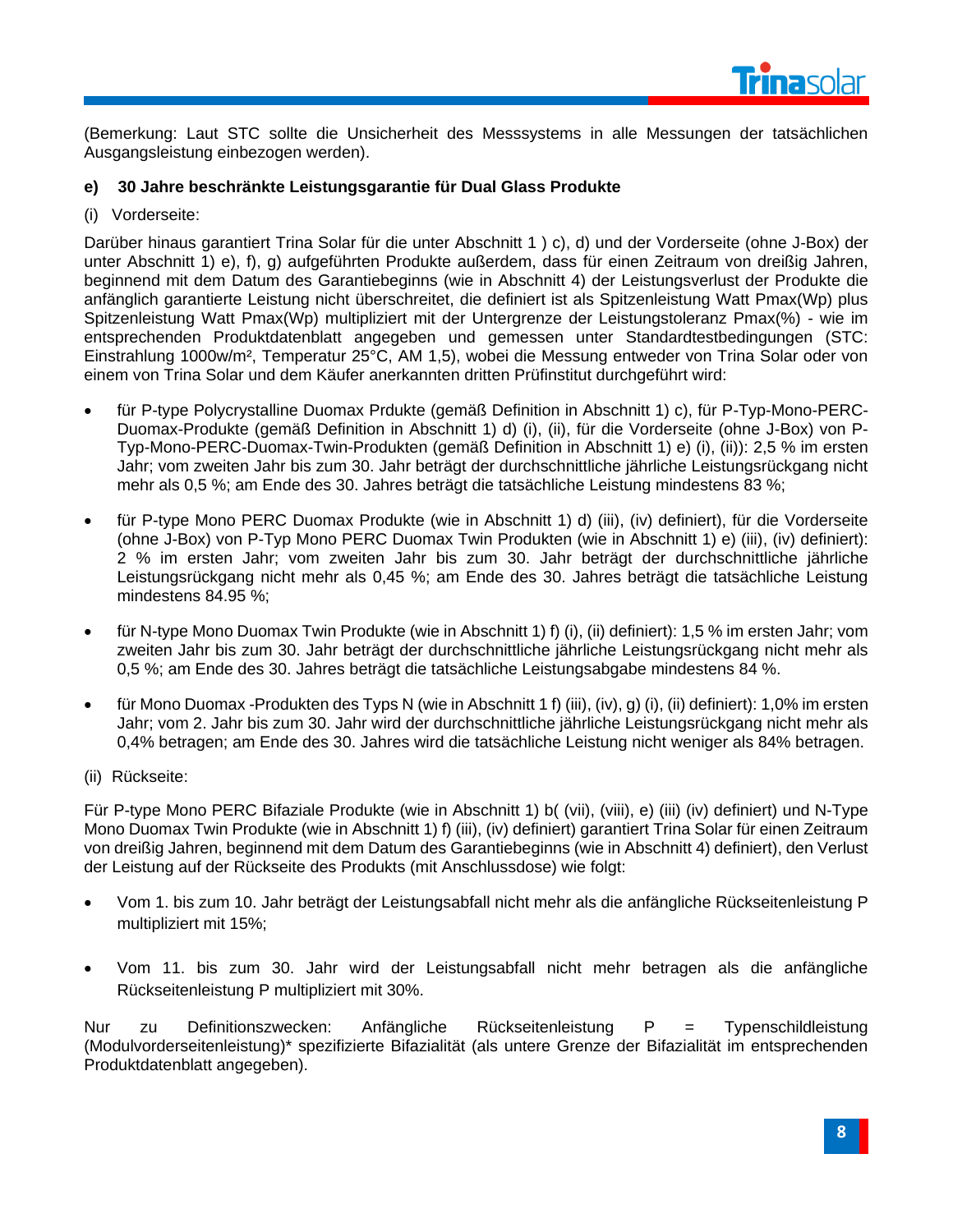(Bemerkung: Gemäß STC sollte die Unsicherheit des Messsystems in alle Messungen der tatsächlichen Ausgangsleistung einbezogen werden).

#### <span id="page-11-0"></span>**4) Garantiebeginn**

Der Garantiebeginn ist das Datum der Erstinstallation der Produkte oder drei Monate nach der Lieferung (Incoterms 2020) der Produkte an den Käufer, je nachdem, welches Datum früher liegt.

#### <span id="page-11-1"></span>**5) Ausschlüssel und Beschränkungen**

Diese globale beschränkte Garantie gilt nicht für Produkte, die Gegenstand von folgendem sind/waren:

- **a)** Nichtzahlung des Kaufpreises an Trina Solar oder seine Tochtergesellschaften, die das Modul in Verkehr gebracht haben, obwohl (i) die Zahlung fällig war und (ii) der Direktkunde, der das Modul von Trina Solar oder seiner Tochtergesellschaft bezogen hat ("Direktkunde"), nicht berechtigt ist, den Kaufpreis oder Teile des Kaufpreises zurückzuhalten. Trina Solar muss den Käufer über die Nichtzahlung informieren und den Namen und die vollständige Adresse des Direktkunden, der das Modul nicht bezahlt hat, angeben. Für den Fall, dass Trina Solar die Ansprüche aus dieser globalen beschränkten Garantie aufgrund dieser Bestimmung ablehnen kann, kann der Käufer den nicht bezahlten Betrag hinterlegen, um die Ansprüche aus der globalen beschränkten Garantie auszulösen;
- **b)** Versäumnis, einen Kaufnachweis oder Produktinformationen vorzulegen;
- **c)** Während der Handhabung (einschließlich, aber nicht beschränkt auf das Verpacken/Auspacken, Be- /Entladen, Transportieren, Lagern, Installieren, Verwenden, Betreiben oder Warten, usw.) der Produkte, Nichteinhaltung der Anforderungen des Benutzerhandbuchs von Trina Solar (während der Gültigkeitsdauer dieser globalen eingeschränkten Garantie gemäß Abschnitt 11 anwendbar);
- **d)** Nichteinhaltung des Benutzerhandbuchs von Trina Solar in Bezug auf die Standards der unterstützenden Teile der Produkte, oder der Käufer hat minderwertige, nicht passende oder unqualifizierte unterstützende Teile (einschließlich, aber nicht beschränkt auf die Klemmen, usw.) installiert, die direkt zu den Qualitätsproblemen mit den Trina Solar Produkten geführt haben.
- **e)** Nichteinhaltung des ordnungsgemäßen Betriebs und der ordnungsgemäßen Wartung (einschließlich, aber nicht beschränkt auf die Betriebs- und Wartungsanforderungen, die im geltenden Benutzerhandbuch von Trina Solar oder in anderen geltenden lokalen Gesetzen und Vorschriften des Installationsorts gefordert werden);
- **f)** Wartung durch Servicetechniker, die nicht gemäß den einschlägigen Gesetzen und/oder geltenden Vorschriften am Installationsort qualifiziert sind;
- **g)** Änderung, Löschung oder Unleserlichkeit der Typenbezeichnung, des Typenschilds oder der Seriennummer des Produkts (außer durch eine Handlung oder Unterlassung von Trina Solar);
- **h)** Installation auf mobilen Einheiten (ausgenommen Photovoltaik-Nachführsysteme), wie z. B. Fahrzeugen, Schiffen oder Offshore-Strukturen (ausgenommen schwimmende Systeme auf der Wasseroberfläche gemäß Abschnitt 2);
- **i)** Einwirkung von Spannungen, die die maximale Systemspannung überschreiten, oder von Überspannungen;
- **j)** defekte Komponenten in der Konstruktion, auf der das Modul montiert ist;
- **k)** Einwirkung von Schimmelpilzverfärbungen oder ähnlichen äußeren Einflüssen;
- **l)** nicht genehmigte Änderungen:
	- i) Betrieb/Wartung unter Verwendung von nicht zugelassenen Ersatzteilen;
	- ii) Einsatz unter extremen Umgebungsbedingungen oder schnelle Änderungen dieser Umgebungen, die zu Korrosion, Oxidation oder Beeinträchtigung durch chemische Produkte führen;
	- iii) Andere Handlungen, die außerhalb der zumutbaren Kontrolle von Trina Solar liegen (einschließlich direkter oder indirekter Schäden durch Krieg, Feuer, Überschwemmung, Wirbelsturm, Vulkanausbruch, Einsturz der Erdoberfläche, Murenabgang, Blitzschlag, Erdbeben, starken Schneefall, Hagelschlag, starke Brise usw.);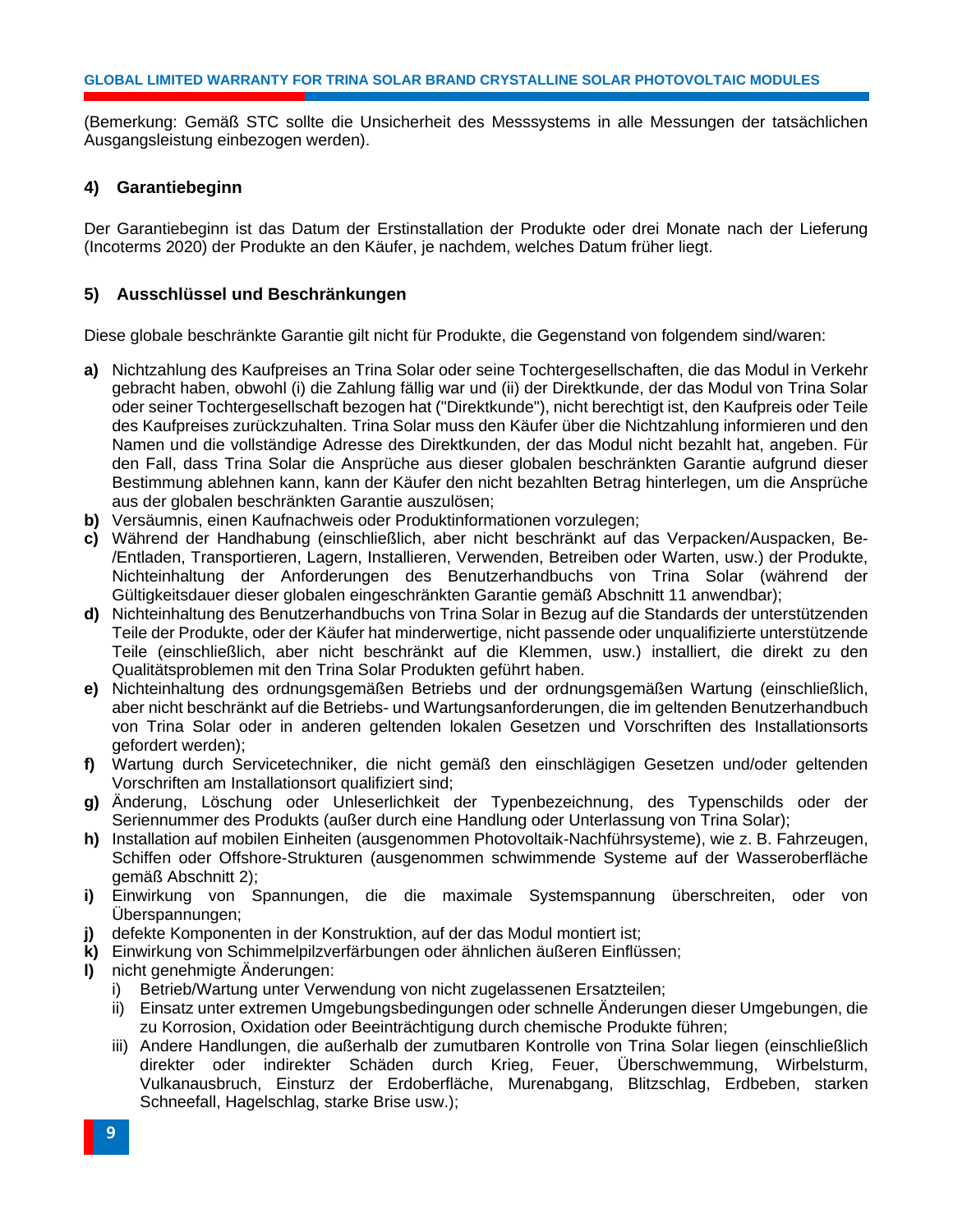

- **m)** Die Verwendung der Produkte in einer Weise, die die geistigen Eigentumsrechte von Trina Solar oder Dritten verletzt (einschließlich, aber nicht beschränkt auf Patente, Marken usw.);
- **n)** Jeder spätere Verkauf der Produkte aus einem Land, in dem Trina Solar die Produkte zuerst vermarktet hat, in ein anderes Land ohne die Zustimmung von Trina Solar ("Verbot des Parallelimports"). Das Verbot des Parallelimports gilt jedoch nicht für Verkäufe innerhalb der Europäischen Union ("EU"), bei denen der Verkauf von Produkten von einem EU-Land in ein anderes nicht der Zustimmung von Trina Solar bedarf. Für den Verkauf von Produkten von außerhalb der EU in ein EU-Land oder von einem EU-Land in ein Land außerhalb der EU muss jedoch die Zustimmung von Trina Solar eingeholt werden.
- **o)** gilt nur für Käufer, die in Australien ansässig sind: Diese globale beschränkte Garantie gilt nur für Produkte von autorisierten australischen Händlern. Käufer können sich an das Kundendienstbüro in ihrer Region wenden (wie in Abschnitt 8) beschrieben), um Einzelheiten über autorisierte australische Wiederverkäufer zu erfahren.
- **p)** gilt nur für Käufer, die in den USA ansässig sind: Diese weltweite beschränkte Garantie gilt nur für Produkte von autorisierten US-Händlern. Käufer können sich an das Kundendienstbüro in ihrer Region wenden (wie in Abschnitt 8)), um Einzelheiten zu autorisierten US-Händlern zu erfahren.
- **q)** gilt nur für Käufer, die in Japan ansässig sind: Diese weltweite beschränkte Garantie gilt nur für Produkte von autorisierten japanischen Händlern. Käufer können sich an das Kundendienstbüro in ihrer Region (wie in Abschnitt 8) beschrieben) wenden, um Einzelheiten über autorisierte japanische Wiederverkäufer zu erfahren.

#### <span id="page-12-0"></span>**6) Reperatur, Ersatz oder Rückerstattung**

- **a)** Als einziger und ausschließlicher Rechtsbehelf des Käufers im Rahmen dieser globalen beschränkten Garantie (der Käufer sollte jedoch Abschnitt 6) d) bezüglich des möglichen Bestehens anderer gesetzlicher Rechte und Abschnitt 6 e) für australische Käufer beachten) wird Trina Solar nach eigenem Ermessen in Bezug auf die betreffenden Produkte entweder:
	- i) einen Wartungsplan aufstellen und die defekten Produkte reparieren; oder
	- ii) den Differenzwert zwischen der tatsächlichen STC-Leistung und der Garantieleistung der Produkte erstatten. Leistungsentschädigung für die Vorderseite = Marktpreis zum Zeitpunkt der Auszahlung (pro Watt) \* (Summe der verbleibenden theoretischen Garantieleistung gemäß Ziff. 3) d), e) - Summe der tatsächlich gemessenen STC-Leistung gemäß Ziff. 3) d), e)); die Leistungsentschädigung für die Rückseite wird auf der Grundlage des Marktpreises zum Zeitpunkt der Auszahlung und 10% der Differenz zwischen der Garantieleistung und der tatsächlich gemessenen STC-Leistung für die Rückseite berechnet; oder
	- iii) Erstattung des Restwerts der fehlerhaften Produkte. Der Restwert = Marktpreis zum Zeitpunkt der Auszahlung (Stückpreis pro Watt) \* die ursprüngliche garantierte Typenschildleistung \* verbleibende Garantiezeit (Jahr) / ursprüngliche Gesamtgarantiezeit von Trina Solar; für die Restwertentschädigung, die durch die rückseitige Leistungsabschwächung verursacht wird, werden 10 % des Produktrestwerts angesetzt; oder
	- iv) zusätzliche Produkte liefern, um die Differenz zwischen der tatsächlichen STC-Leistung der Produkte und der Garantieleistung auszugleichen (Differenzleistung = Summe der verbleibenden theoretischen Garantieleistung gemäß Abschnitt 3) d), e) - Summe der tatsächlich gemessenen STC-Leistung gemäß Abschnitt 3) d), e)); für die Auffüllung der Rückseitenleistung der Duomax-Produkte wird sie mit 10 % der Differenz zwischen der tatsächlichen STC-Leistung und der Garantieleistung angesetzt; oder
	- v) die mangelhaften Produkte oder Teile davon durch neue oder wiederaufbereitete Produkte zu ersetzen. Die nominale Gesamtleistung der ausgetauschten Produkte darf nicht geringer sein als die gesamte verbleibende theoretische Garantieleistung der mangelhaften Produkte. (Die Leistung auf der Rückseite der Duomax-Produkte wird mit 10 % der Garantieleistung auf der Rückseite angesetzt.) Trina Solar behält sich das Recht vor, andere Produktmodelle als Ersatz oder zusätzlich zu den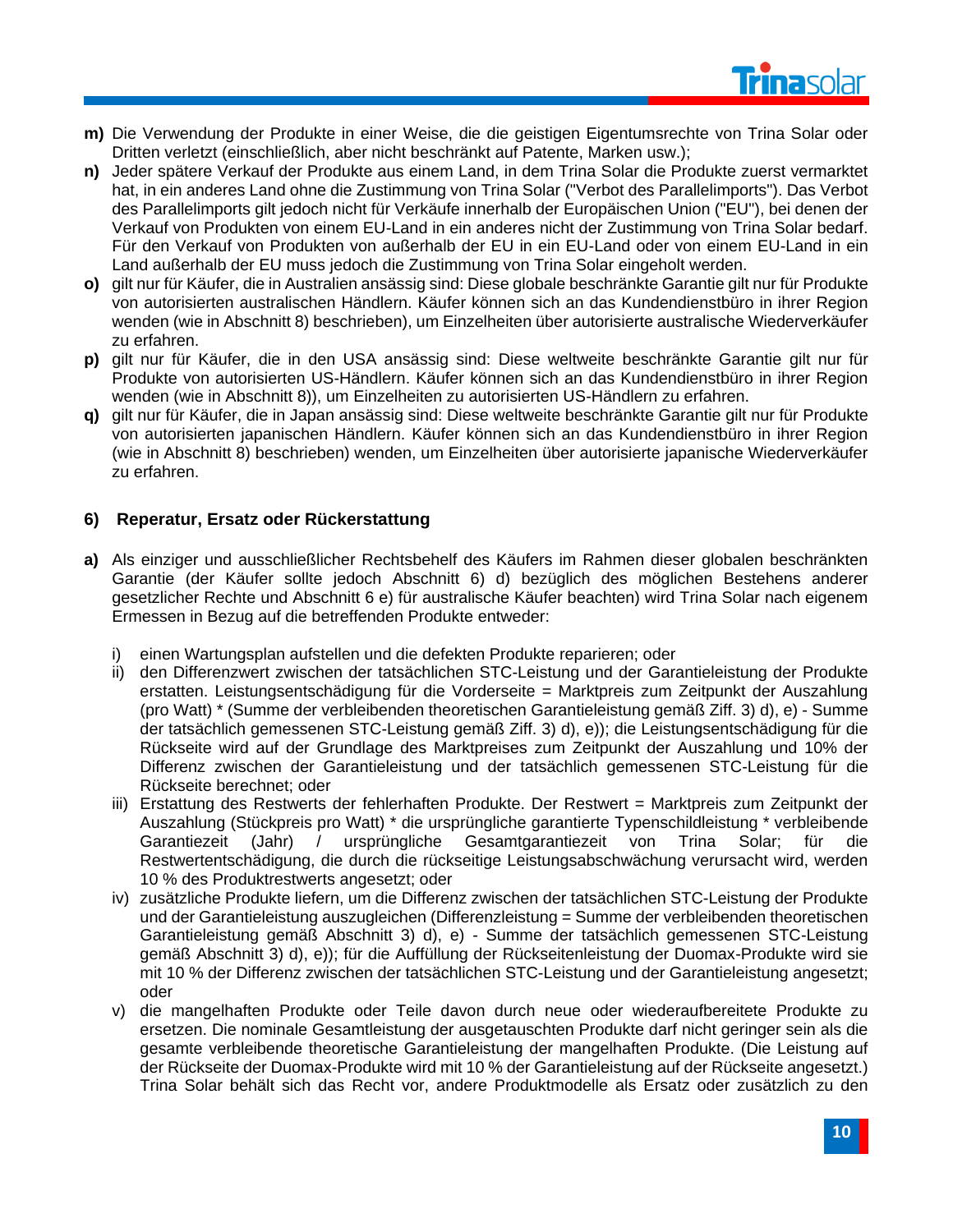defekten Produkten zu liefern, wenn die defekten Produkte nicht mehr hergestellt werden oder anderweitig nicht mehr verfügbar sind.

Während der Garantiezeit gemäß Abschnitt 3) a), b) und c) trägt Trina Solar die direkten Kosten für die Reparatur der Produkte und die Transportkosten, die bei der Lieferung der Reparatur, des Ersatzes oder der zusätzlichen Produkte an den Käufer anfallen, mit Ausnahme von Versicherung, Luftfracht, Zollabfertigung, Zöllen und anderen Kosten, die nicht vom Verkäufer zu tragen sind (z. B. Hafenverzögerungen, Lagerkosten aufgrund von Fahrlässigkeit seitens des Käufers oder Endverbrauchers). Während der Reparatur und des Austauschs verbleiben die Kosten und sonstigen damit verbundenen Aufwendungen für den Ausbau, die Handhabung, das Umpacken, den Einbau oder den Wiedereinbau beim Käufer. Außerhalb der Garantiezeit von Ziff. 3) a), b) und c) trägt der Käufer alle angemessenen Kosten für Material, Arbeit, Fracht, Abfertigung, Ausbau, Umpacken, Einbau oder Wiedereinbau, die mit der Nachbesserung oder dem Ersatz verbunden sind.

Defekte Produkte oder Produkte, deren Lebensdauer abgelaufen ist, werden vom Käufer entsorgt, sofern dies gemäß den vor Ort geltenden Gesetzen oder Vorschriften rechtlich zulässig ist, es sei denn, Trina Solar stimmt zu oder nimmt sie zurück, sofern dies gesetzlich vorgeschrieben ist. Entscheidet sich Trina Solar für die Rücknahme der mangelhaften Produkte oder nimmt diese, soweit gesetzlich vorgeschrieben, zurück, so geht das Eigentum an diesen Produkten uneingeschränkt auf Trina Solar über.

- **b)** Die in Abschnitt 3) a), b), c), d) und e) definierten globalen beschränkten Garantiezeiten werden durch die Reparatur, den Ersatz oder das Angebot zusätzlicher Produkte für defekte Produkte durch Trina Solar nicht verlängert oder erneuert. Der Zeitraum der globalen beschränkten Garantie für ersetzte, reparierte oder zusätzlich angebotene Produkte entspricht dem verbleibenden Zeitraum der globalen beschränkten Garantie für die ursprünglichen neuen Produkte.
- **c)** Alle anderen Ansprüche aus dieser globalen beschränkten Garantie gegen Trina Solar sind ausgeschlossen. Im Rahmen dieser beschränkten Garantie ist Trina Solar nicht verantwortlich für besondere, zufällige oder Folgeschäden (einschließlich entgangenem Gewinn, Betriebsunterbrechung, Verlust der Stromerzeugung, Schädigung des Firmenwerts oder des Rufs des Unternehmens oder Verzögerungsschäden), unabhängig davon, ob solche Ansprüche auf Vertrag, Garantie, Fahrlässigkeit oder unerlaubter Handlung beruhen. Dieser Ausschluss gilt im gesetzlich zulässigen Umfang und auch dann, wenn die nachstehend aufgeführten Rechtsbehelfe ihren wesentlichen Zweck verfehlt haben sollten.
- **d)** SIE KÖNNEN SPEZIFISCHE RECHTE AUSSERHALB DIESER BESCHRÄNKTEN GARANTIE HABEN, UND SIE KÖNNEN AUCH ANDERE RECHTE HABEN, DIE VON STAAT ZU STAAT VARIEREN. DIESE GLOBALE BESCHRÄNKTE GARANTIE BEEINTRÄCHTIGT KEINE ZUSÄTZLICHEN RECHTE, DIE SIE GEMÄSS DEN GESETZEN IN IHRER RECHTSPRECHUNG ÜBER DEN VERKAUF VON KONSUMGÜTERN HABEN, EINSCHLIESSLICH UND OHNE EINSCHRÄNKUNG NATIONALER GESETZE ZUR UMSETZUNG DER EG-RICHTLINIE 99/44 ODER GEMÄSS DEM MAG-NUSON-MOSS-GARANTIEGESETZ. IN EINIGEN STAATEN IST DER AUSSCHLUSS ODER DIE BESCHRÄNKUNG VON ZUFÄLLIGEN SCHÄDEN ODER FOLGESCHÄDEN NICHT ZULÄSSIG, SO DASS DIE BESCHRÄNKUNGEN ODER AUSSCHLÜSSE IN DIESER GLOBALEN BESCHRÄNKTEN GARANTIEERKLÄRUNG MÖGLICHERWEISE NICHT GELTEN.
- **e)** Die folgende Erklärung gilt für Käufer, die "Verbraucher" im Sinne des australischen Verbrauchergesetzes sind:

"Unsere Waren sind mit Garantien ausgestattet, die nach dem australischen Verbrauchergesetz nicht ausgeschlossen werden können. Sie haben Anspruch auf Ersatz oder Rückerstattung bei einem schwerwiegenden Fehler und auf Entschädigung für jeden anderen vernünftigerweise vorhersehbaren Verlust oder Schaden. Sie haben auch Anspruch auf eine Reparatur oder einen Austausch der Ware,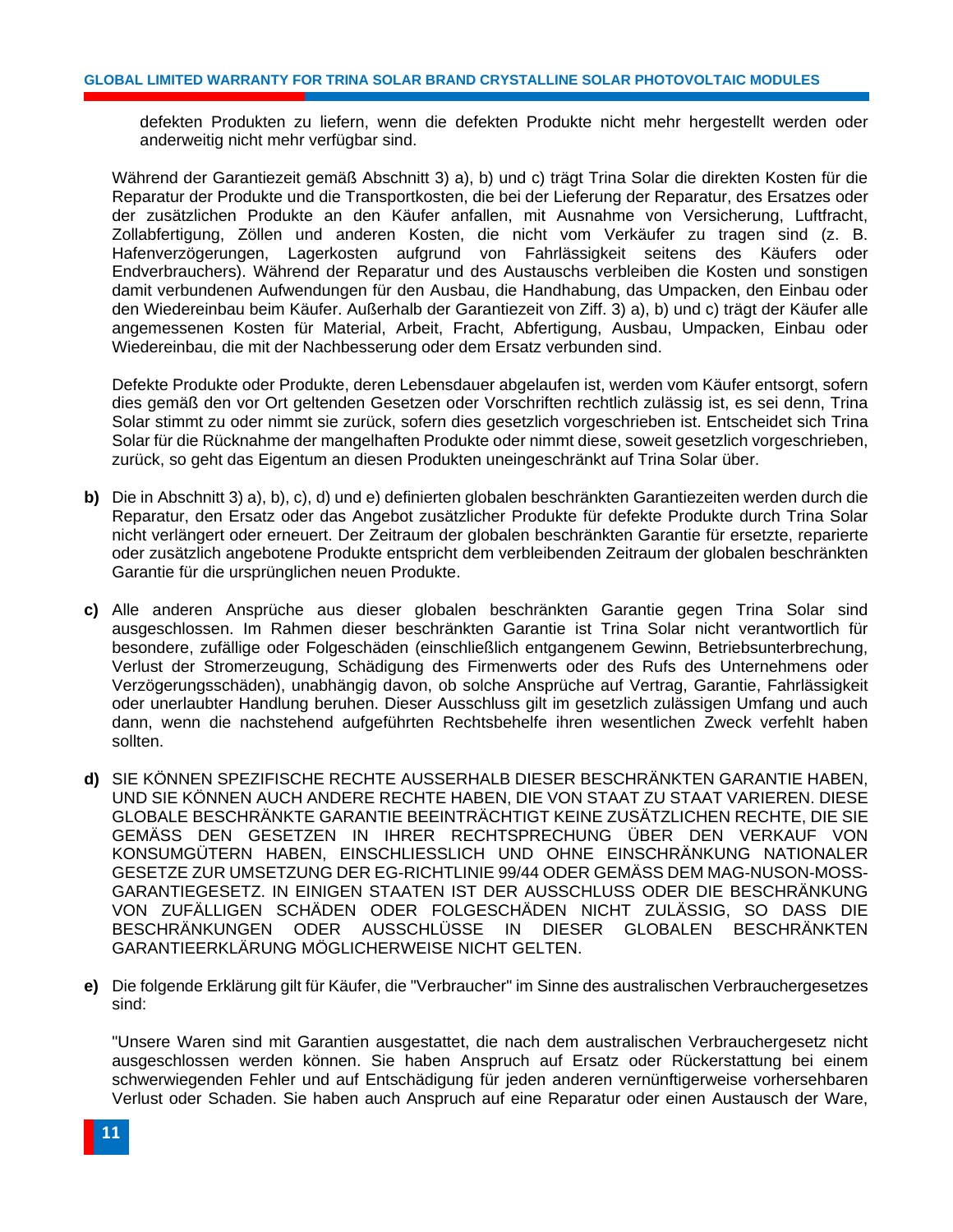

wenn die Ware nicht von akzeptabler Qualität ist und es sich nicht um einen schwerwiegenden Fehler handelt."

#### <span id="page-14-0"></span>**7) Rechte und Ansprüche gegenüber Dritten**

Diese globale beschränkte Garantie ist als separate Garantie und unabhängig von anderen vertraglichen Vereinbarungen mit Dritten in Bezug auf die Produkte auszulegen. Sie berührt nicht etwaige Rechte, Pflichten und Rechtsmittel des Käufers gegenüber Dritten wegen Mängeln oder Nichtkonformität oder Nichteinhaltung der Produkte, ungeachtet ihrer Rechtsgrundlage. Die hierin vorgesehenen Rechte und Rechtsbehelfe gelten zusätzlich zu allen anderen Rechten und Rechtsbehelfen gegenüber Dritten, die dem Käufer aufgrund von Vereinbarungen mit diesen Dritten oder nach dem Gesetz zustehen.

#### <span id="page-14-1"></span>**8) Reklamationsverfahren, Fristen, Erlöschen von Ansprüchen aus der globalen beschränkten Garantie und Verjährung**

**a)** Der Käufer muss Trina Solar im Rahmen dieser globalen beschränkten Garantie über das Kundendienstportal von Trina Solar unter der Internetadresse [http://customerservice.trinasolar.com](http://customerservice.trinasolar.com/) benachrichtigen, alternativ per Brief oder Fax. Vergewissern Sie sich bei der Anmeldung des Anspruchs, dass der Antragsteller der Eigentümer der garantiertenProdukte ist oder über eine gültige Vollmacht ausgestellt durch den Eigentümer der garantierten Produkte verfügt. Es liegt in der Verantwortung des Eigentümers der garantierten Produkte oder seines Bevollmächtigten, mit Trina Solar bei der Unterzeichnung der Garantielösungsvereinbarung zusammenzuarbeiten. Der Antrag muss den Anspruch spezifizieren und insbesondere Nachweise für den Kauf (Kaufrechnungen mit Angabe des Kaufdatums, der Produkte und der Seriennummern, etc.) und für den Defekt oder die Fehlfunktion (z. B. Material in Zusammenhang mit Transport, Lagerung, Installation und Betrieb) der garantierten Produkte enthalten. Die Kontaktstellen für den Kundensupport in den Regionen sind:

#### **Kundendienst Europa**

Trina Solar (Schweiz) AG Birkenweg 4 8304 Wallisellen, Switzerland T +41 43 299 68 68 F +41 43 299 68 10 Mail [Euservice@trinasolar.com](mailto:Euservice@trinasolar.com)

**Kundendienst Australien und Neuseeland** Trina Solar (Australia) Pty Ltd Suite 44.05, Level 44, Governor Philip Tower 1 Farrer Place Sydney NSW 2000, Australia T 1300 874 627 Mail [Australiaservice@trinasolar.com](mailto:Australiaservice@trinasolar.com)

#### **Kundendienst Amerika**

Trina Solar (U.S.), Inc. 100 Century Center, Suite 501, San Jose CA 95112, USA T +1 800 696 7114 F +1 800 696 0166 Mail [NAservice@trinasolar.com](mailto:NAservice@trinasolar.com)

#### **Kundendienst Japan**

Trina Solar (Japan) Limited World Trade Center Building 21F 4-1, Hamamatsu-cho, 2-chome, Minato-ku, Tokyo, Japan, 105-6121 T +81-3-6435-9008 F +81-3-3437-7001 Mail [Japanservice@trinasolar.com](mailto:Japanservice@trinasolar.com)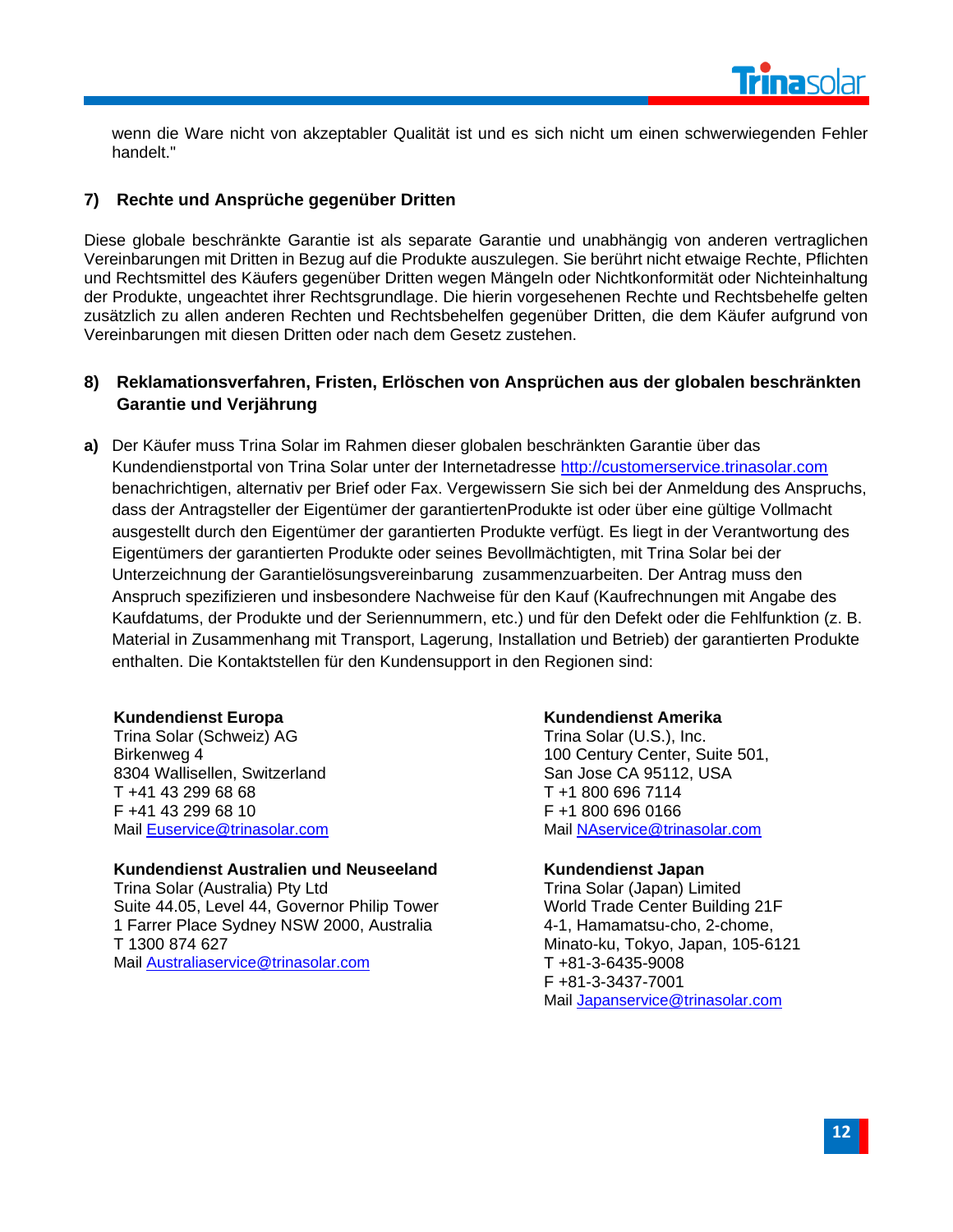#### **GLOBAL LIMITED WARRANTY FOR TRINA SOLAR BRAND CRYSTALLINE SOLAR PHOTOVOLTAIC MODULES**

#### **Kundendienst China**

Trina Solar Co.,Ltd No. 2 Trina Road, Trina PV Industrial Park, New District, Changzhou, Jiangsu, P.R. China, 213031 T 400 988 0000 F +86 519 8517 6021 Mail [Chinaservice@trinasolar.com](mailto:Chinaservice@trinasolar.com)

#### **Kundendienst Naher Osten und Afrika**

Liwa Heights Cluster W, Jumeirah Lake Towers Dubai – United Arab Emirates Tel: +971 4 568 2872 Mail [MEAservice@trinasolar.com](mailto:MEAservice@trinasolar.com)

**Kundendienst Rest der Welt (ROW)** Trina Solar Energy Development Pte Ltd 600 North Bridge Road, #12-01 Parkview Square, Singapore 188778 T: +65 5808 1111 **Mail [apmea@trinasolae.com](mailto:apmea@trinasolae.com)**

#### **Kundendienst Indien**

Trina Solar (India) Regional Sales Office Unit No- 824, 8<sup>th</sup> Floor, DLF Tower-B, Jasola District Center, New Delhi –110025, India T: +91 11 45852200, +91 11 35852207 Mail [salesindia@trinasolae.com](mailto:salesindia@trinasolae.com)

- **b)** Alle Streitigkeiten über technische Fakten im Zusammenhang mit Ansprüchen, die im Rahmen dieser globalen beschränkten Garantie für Produktmängel geltend gemacht werden, werden durch einen Sachverständigen entschieden. Trina Solar und der Käufer werden auf Wunsch des Käufers oder von Trina Solar gemeinsam einen angesehenen Forscher eines erstklassigen Prüfinstituts wie, TÜV Rheinland, TÜV SUD oder ASU Arizona State University usw. ("Technischer Sachverständiger") als unabhängigen Sachverständigen und Gutachter benennen. Die Entscheidung eines solchen technischen Sachverständigen ist endgültig, abschließend, verbindlich und in jedem Verfahren, das hierunter eingeleitet wird, durchsetzbar. Der technische Sachverständige muss (i) als ein von Trina Solar anerkannter Sachverständiger handeln; (ii) den Parteien in angemessener Weise Gelegenheit geben, Erklärungen und Gegenerklärungen abzugeben; (iii) diese Erklärungen und Gegenerklärungen berücksichtigen; und (iv) auf Verlangen einer Partei seine Entscheidung schriftlich begründen.
- **c)** Jeder Anspruch wegen Verletzung dieser globalen beschränkten Garantie muss innerhalb von zwei (2) Monaten nach Entdeckung der Verletzung geltend gemacht werden.
- **d)** Die Rückgabe mangelhafter Produkte wird nur nach vorheriger schriftlicher Genehmigung durch Trina Solar akzeptiert.

#### <span id="page-15-0"></span>**9) Höhere Gewalt**

Trina Solar ist gegenüber dem Käufer in keiner Weise verantwortlich oder haftbar für eine Nichterfüllung oder eine Verzögerung der Leistung von Trina Solar im Rahmen dieser globalen beschränkten Garantie aufgrund von Ereignissen höherer Gewalt wie Krieg, Aufruhr, Streiks, Nichtverfügbarkeit von geeigneten und ausreichenden Arbeitskräften, Material, oder Kapazitäten oder technische oder Ertragsausfälle sowie alle unvorhergesehenen Ereignisse, die außerhalb des Einflussbereichs von Trina Solar liegen, einschließlich, aber nicht beschränkt auf technische oder physische Ereignisse oder Bedingungen, die zum Zeitpunkt des Verkaufs der mangelhaften Produkte oder der Anmeldung des entsprechenden Anspruchs auf die globale beschränkte Garantie im Rahmen dieser beschränkten Garantie nicht bekannt waren oder verstanden wurden.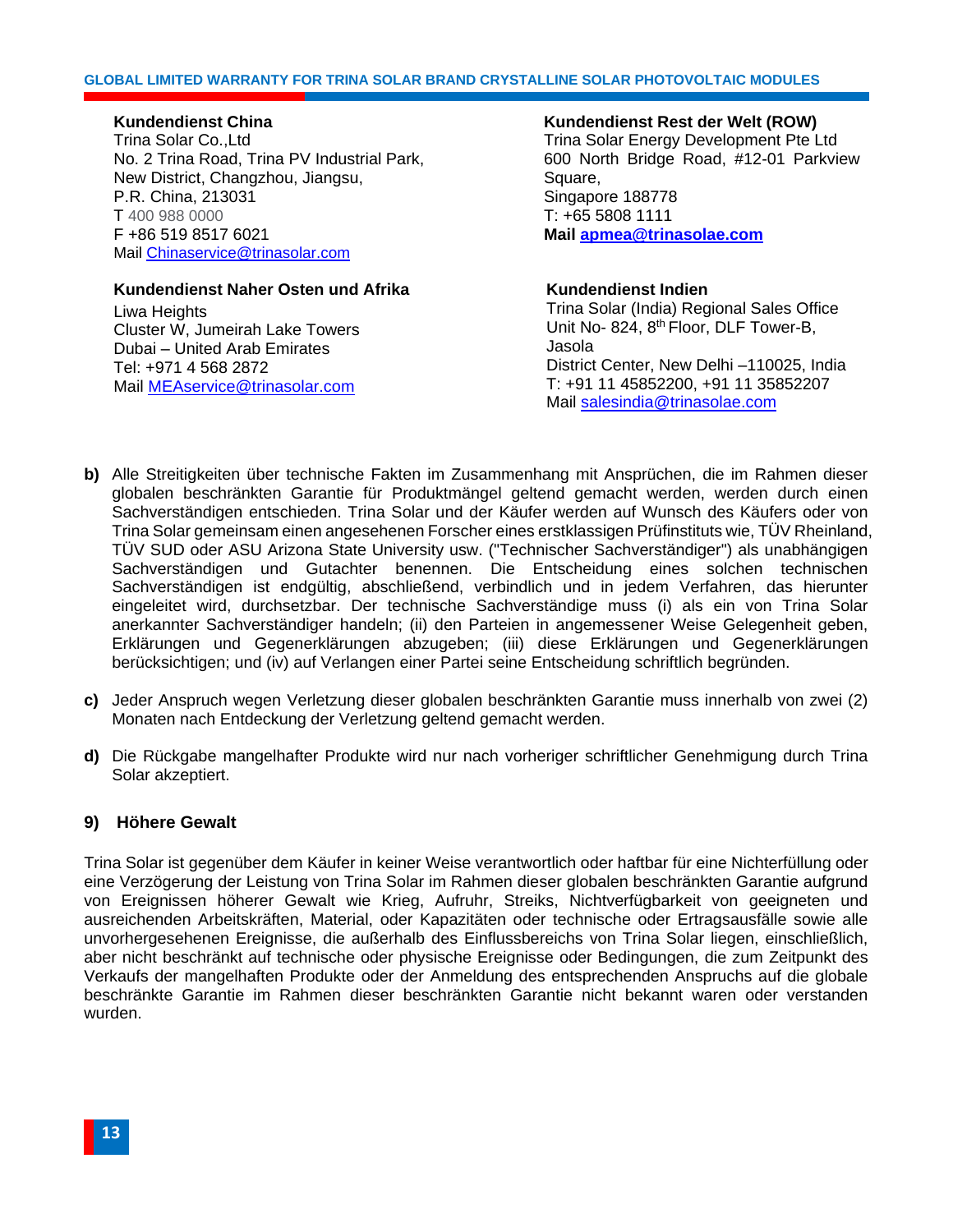

#### <span id="page-16-0"></span>**10) Garantieübertragung**

Diese globale beschränkte Garantie ist übertragbar, wenn die Produkte an ihrem ursprünglichen Installationsort installiert verbleiben, ohne dass sie nach der Erstinstallation bewegt oder demontiert werden.

#### <span id="page-16-1"></span>**11) Gültigkeit**

Diese globale beschränkte Garantie gilt für Produkte, die dem Käufer am oder nach dem 1. März 2022 (Incoterms 2020) geliefert werden. Diese globale beschränkte Garantie gilt bis zur Herausgabe einer neuen Version durch Trina Solar.

#### <span id="page-16-2"></span>**12) Geografische Gültigkeit**

Diese globale beschränkte Garantie gilt für alle Länder mit Ausnahme von Deutschland und der Türkei, für die länderspezifische beschränkte Garantien gelten.

#### <span id="page-16-3"></span>**13) Keine weitere ausdrückliche Garantie**

Vorbehaltlich anderslautender gesetzlicher Bestimmungen (vgl. Abschnitt 6) d) und 6 e)) oder vorbehaltlich einer schriftlichen und von einem leitenden Angestellten von Trina Solar unterzeichneten Änderung ist die hier dargelegte globale beschränkte Garantie die einzige ausdrückliche Garantie (ob schriftlich oder mündlich) von Trina Solar, die für die Produkte gilt, und niemand ist befugt, diese beschränkte Garantie einzuschränken, zu erweitern oder anderweitig zu ändern.

#### <span id="page-16-4"></span>**14) Sonstiges**

Sollte eine Bestimmung dieser globalen beschränkten Garantie für ungültig, nicht durchsetzbar oder gesetzeswidrig erklärt werden, bleibt die Gültigkeit der übrigen Bestimmungen dieser globalen beschränkten Garantie in vollem Umfang erhalten.

#### <span id="page-16-5"></span>**15) Haftungsbeschränkung**

Die Gesamthaftung von Trina Solar gemäß dieser Globalen beschränkten Garantie übersteigt im Falle eines Anspruchs aus der Globalen beschränkten Garantie nicht den Kaufpreis, den der Käufer für die mangelhaften Produkte gezahlt hat, soweit dies nach geltendem Recht zulässig ist. Der Käufer erkennt an, dass die vorstehende Haftungsbeschränkung ein wesentliches Element dieser globalen beschränkten Garantie ist und dass der Kaufpreis der Produkte ohne diese Beschränkungen wesentlich höher wäre.

#### <span id="page-16-6"></span>**16) Anwendbares Recht und Gerichtsstand**

Die Gültigkeit dieser globalen beschränkten Garantie, die Auslegung ihrer Bestimmungen sowie die Interpretation und Durchsetzung der Rechte und Pflichten des Käufers und von Trina Solar unterliegen den Gesetzen des Landes, in dem die Produkte ursprünglich installiert wurden, unter Ausschluss der Kollisionsnormen dieses Landes sowie des Übereinkommens der Vereinten Nationen über den internationalen Warenkauf vom 11. April 1980 (CISG) und anderer einheitlicher Gesetze.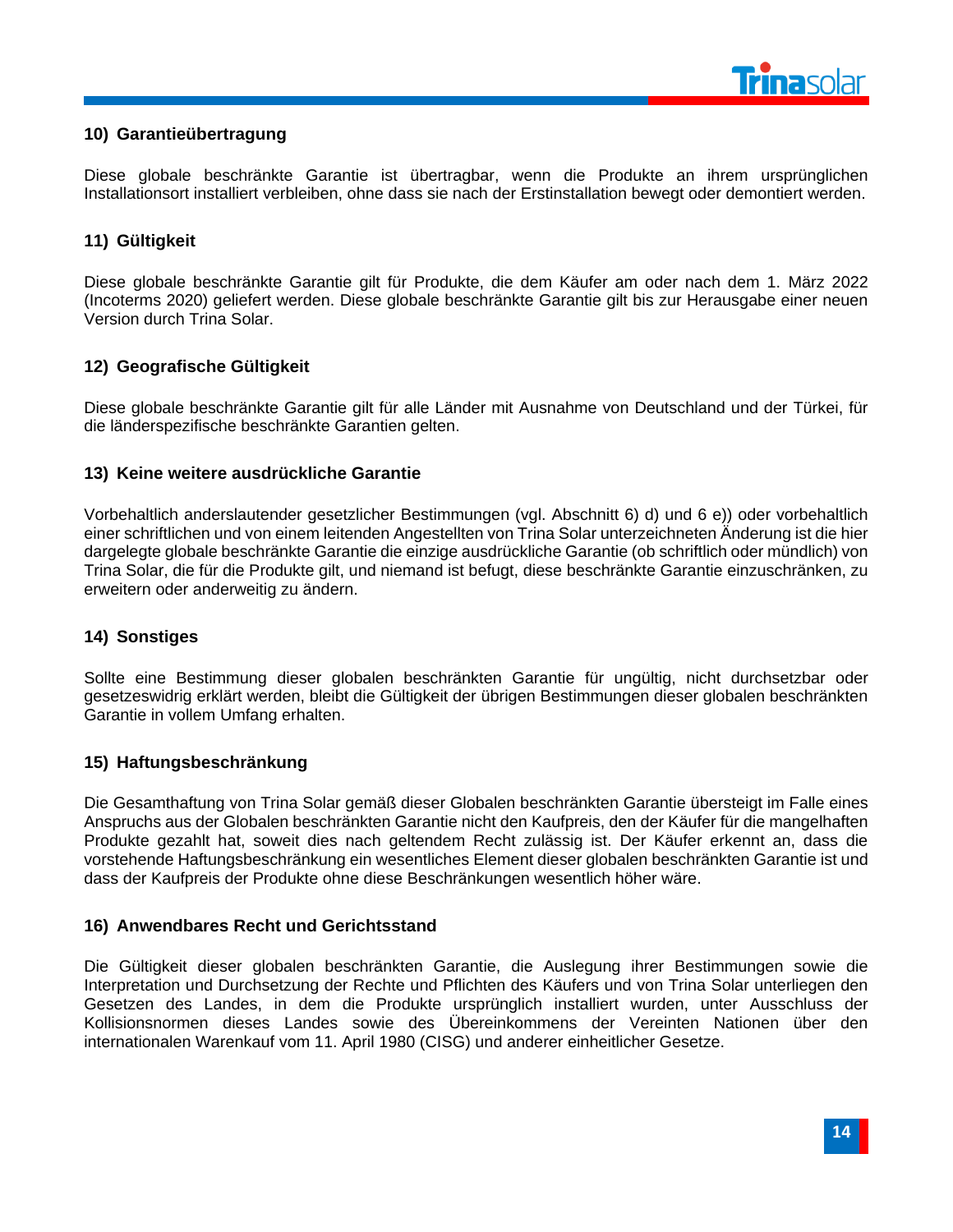Alle Streitigkeiten, die sich aus oder in Verbindung mit dieser globalen beschränkten Garantie ergeben, sind vor den ordentlichen Gerichten des Landes, in dem die Produkte ursprünglich installiert wurden, endgültig zu entscheiden.

#### <span id="page-17-0"></span>**17) Anmerkung**

Die Installation und der Betrieb von Photovoltaik-Modulen erfordert professionelle Fähigkeiten und sollte nur von qualifizierten Fachleuten durchgeführt werden. Bitte lesen Sie die Sicherheits- und Installationshinweise, bevor Sie die Produkte verwenden und in Betrieb nehmen [\(http://www.trinasolar.com/en](http://www.trinasolar.com/en-glb/resources/downloads)[glb/resources/downloads\)](http://www.trinasolar.com/en-glb/resources/downloads).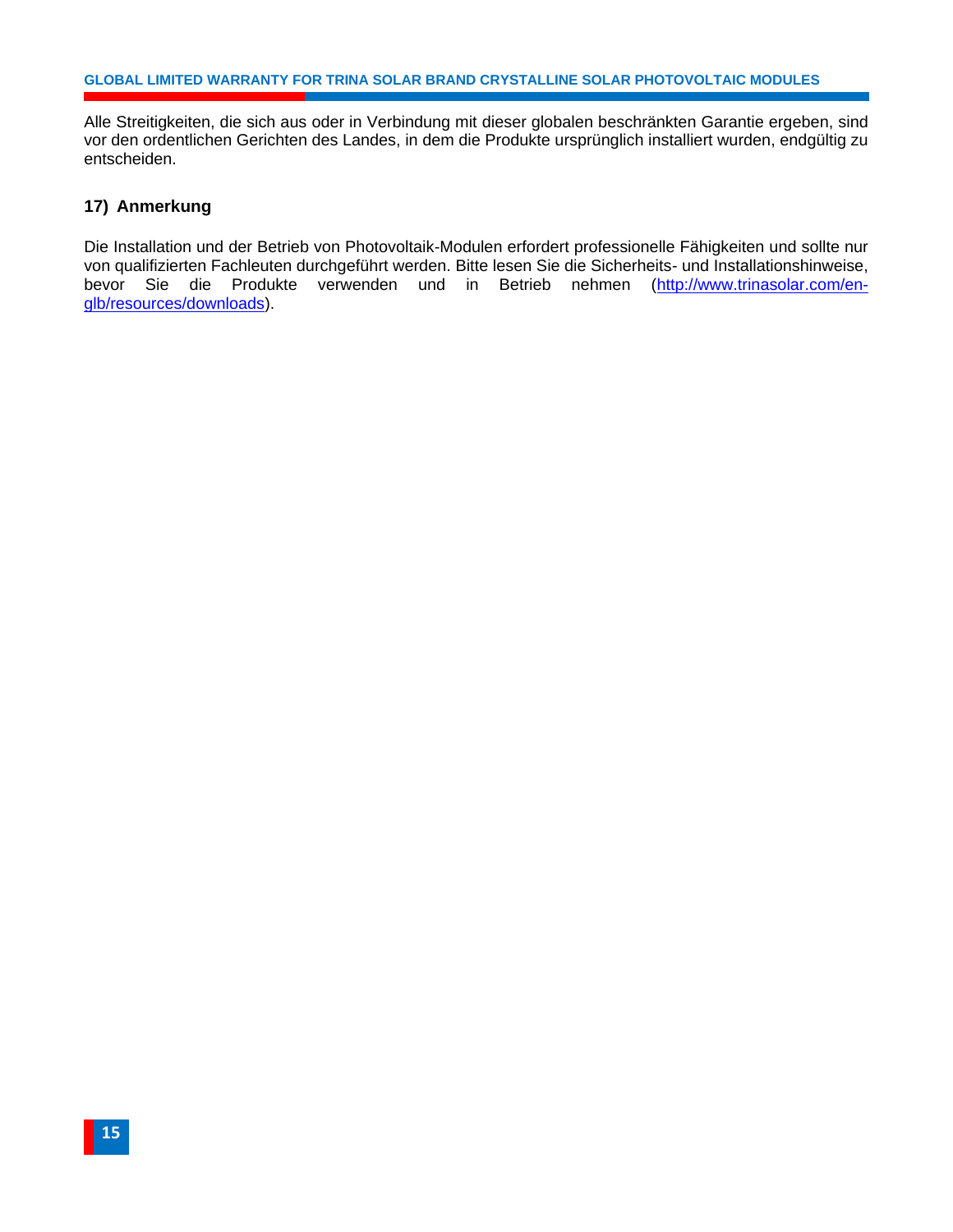

Anhang: "Anwendungsregeln für Trina-Module"

Wenn der Ort der installierten Produkte nicht in der folgenden Liste der Länder, Staaten und Provinzen aufgeführt ist, wenden Sie sich bitte an das zuständige Kundendienstzentrum (wie in Abschnitt 8) a) angegeben), das eine rechtzeitige Rückmeldung an das PM der Trina Solar Zentrale gibt. Das PM der Trina Solar-Zentrale arbeitet dann mit dem technischen Zentrum und dem Qualitätskontrollteam zusammen, um den entsprechenden Produkt- oder Materialtyp zu bestätigen und die Datenbank zu aktualisieren.

| Region | <b>CN</b> | Land/Staat/Provinz           | Klima-Typ                                           | <b>Anwendbare Produkte</b><br>aufgelistet<br>unter Abschnitt 1 |
|--------|-----------|------------------------------|-----------------------------------------------------|----------------------------------------------------------------|
|        | 01        | Ghana                        | heiß und feucht                                     | (a), (b), (c), (d), (e), (f), (g)                              |
|        | 02        | <b>Mauritius</b>             | heiß und feucht                                     | (a), (b), (c), (d), (e), (f), (g)                              |
|        | 03        | Nigeria                      | heiß und feucht                                     | (a), (b), (c), (d), (e), (f), (g)                              |
|        | 04        | Sierra Leone                 | heiß und feucht                                     | (a), (b), (c), (d), (e), (f), (g)                              |
|        | 05        | Zentralafrikanische Republik | heiß und feucht                                     | (a), (b), (c), (d), (e), (f), (g)                              |
|        | 06        | Namibia                      | Hoher Temperaturunterschied und hohe<br>Bestrahlung | (a), (b), (c), (d), (e), (f), (g)                              |
|        | 07        | Algerien                     | Hoher Temperaturunterschied und hohe<br>Bestrahlung | (a), (b), (c), (d), (e), (f), (g)                              |
|        | 08        | Tunesien                     | Normal                                              | (a), (b), (c), (d), (e), (f), (g)                              |
|        | 09        | Ägypten                      | Normal                                              | (a), (b), (c), (d), (e), (f), (g)                              |
|        | 10        | Dschibuti                    | Normal                                              | (a), (b), (c), (d), (e), (f), (g)                              |
|        | 11        | Kenia                        | Normal                                              | (a), (b), (c), (d), (e), (f), (g)                              |
|        | 12        | Marokko                      | Normal                                              | (a), (b), (c), (d), (e), (f), (g)                              |
|        | 13        | Südafrika                    | Normal                                              | (a), (b), (c), (d), (e), (f), (g)                              |
|        | 14        | Senegal                      | Normal                                              | (a), (b), (c), (d), (e), (f), (g)                              |
|        | 15        | Tansania                     | Normal                                              | (a), (b), (c), (d), (e), (f), (g)                              |
|        | 16        | Malawi                       | Normal                                              | (a), (b), (c), (d), (e), (f), (g)                              |
|        | 17        | Simbabwe                     | Normal                                              | (a), (b), (c), (d), (e), (f), (g)                              |
|        | 18        | Äthiopien                    | Normal                                              | (a), (b), (c), (d), (e), (f), (g)                              |
| Afrika | 19        | Sambia                       | Normal                                              | (a), (b), (c), (d), (e), (f), (g)                              |
|        | 20        | Eritrea                      | Normal                                              | (a), (b), (c), (d), (e), (f), (g)                              |
|        | 21        | <b>Burkina Faso</b>          | Normal                                              | (a), (b), (c), (d), (e), (f), (g)                              |
|        | 22        | Ruanda                       | Normal                                              | (a), (b), (c), (d), (e), (f), (g)                              |
|        | 23        | Mosambik                     | heiß und feucht                                     | (a), (b), (c), (d), (e), (f), (g)                              |
|        | 24        | <b>Botswana</b>              | Normal                                              | (a), (b), (c), (d), (e), (f), (g)                              |
|        | 25        | Angola                       | heiß und feucht                                     | (a), (b), (c), (d), (e), (f), (g)                              |
|        | 26        | Mali                         | Normal                                              | (a), (b), (c), (d), (e), (f), (g)                              |
|        | 27        | Uganda                       | heiß und feucht                                     | (a), (b), (c), (d), (e), (f), (g)                              |
|        | 28        | Chad                         | Normal                                              | (a), (b), (c), (d), (e), (f), (g)                              |
|        | 29        | Mauretanien                  | Normal                                              | (a), (b), (c), (d), (e), (f), (g)                              |
|        | 30        | Côte d'Ivoire                | heiß und feucht                                     | (a), (b), (c), (d), (e), (f), (g)                              |
|        | 31        | Guinea                       | Normal                                              | (a), (b), (c), (d), (e), (f), (g)                              |
|        | 32        | Niger                        | Normal                                              | (a), (b), (c), (d), (e), (f), (g)                              |
|        | 33        | Madagaskar                   | heiß und feucht                                     | (a), (b), (c), (d), (e), (f), (g)                              |
|        | 34        | Burundi                      | heiß und feucht                                     | (a), (b), (c), (d), (e), (f), (g)                              |
|        | 35        | Liberia                      | Normal                                              | (a), (b), (c), (d), (e), (f), (g)                              |
|        | 36        | Guinea-Bissau                | Normal                                              | (a), (b), (c), (d), (e), (f), (g)                              |
|        | 37        | Benin                        | heiß und feucht                                     | $(a), (b), (c), (d), (e), (f)$ , $(g)$                         |
|        | 38        | Togo                         | heiß und feucht                                     | (a), (b), (c), (d), (e), (f), (g)                              |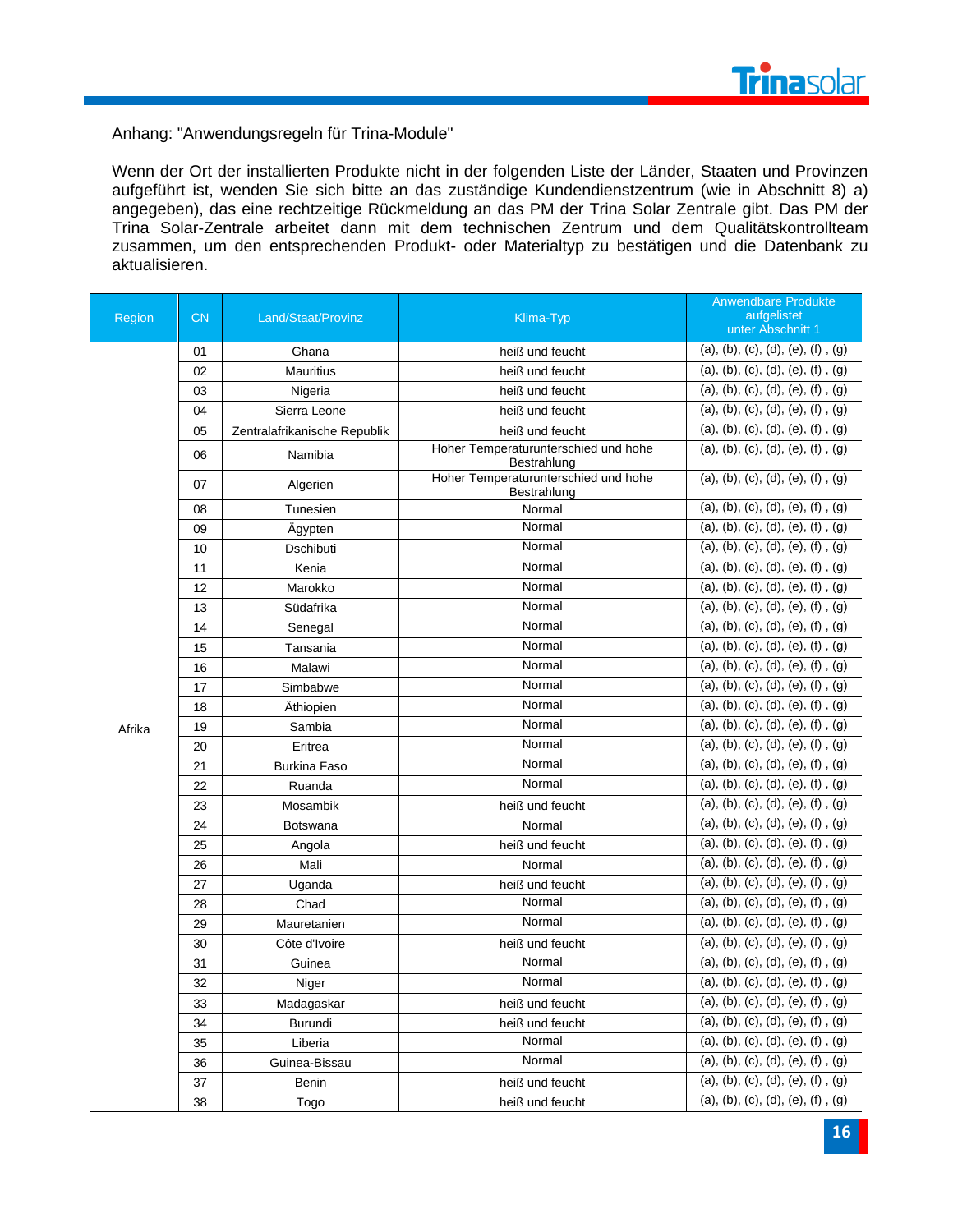#### **GLOBAL LIMITED WARRANTY FOR TRINA SOLAR BRAND CRYSTALLINE SOLAR PHOTOVOLTAIC MODULES**

|        | 39 | Swasiland                       | Normal                                              | (a), (b), (c), (d), (e), (f), (g)      |
|--------|----|---------------------------------|-----------------------------------------------------|----------------------------------------|
|        | 40 | Libyen                          | Normal                                              | (a), (b), (c), (d), (e), (f), (g)      |
|        | 41 | Lesotho                         | Normal                                              | (a), (b), (c), (d), (e), (f), (g)      |
|        | 42 | Kap Verde                       | heiß und feucht                                     | (a), (b), (c), (d), (e), (f), (g)      |
|        | 43 | Seychellen                      | heiß und feucht                                     | (a), (b), (c), (d), (e), (f), (g)      |
|        | 44 | Gambia                          | Normal                                              | $(a), (b), (c), (d), (e), (f)$ , $(g)$ |
|        | 45 | Komoren                         | heiß und feucht                                     | (a), (b), (c), (d), (e), (f), (g)      |
|        | 46 | Sudan                           | Normal                                              | (a), (b), (c), (d), (e), (f), (g)      |
|        | 47 | Somalia                         | Normal                                              | (a), (b), (c), (d), (e), (f), (g)      |
| Afrika | 48 | Sao Tome und Principe           | Normal                                              | (a), (b), (c), (d), (e), (f), (g)      |
|        | 49 | Demokratische Republik<br>Kongo | heiß und feucht                                     | (a), (b), (c), (d), (e), (f), (g)      |
|        | 50 | Kongo                           | heiß und feucht                                     | (a), (b), (c), (d), (e), (f), (g)      |
|        | 51 | Südsudan                        | Normal                                              | (a), (b), (c), (d), (e), (f), (g)      |
|        | 52 | Äquatorialguinea                | heiß und feucht                                     | (a), (b), (c), (d), (e), (f), (g)      |
|        | 53 | Gabun                           | heiß und feucht                                     | (a), (b), (c), (d), (e), (f), (g)      |
|        | 54 | <b>Douala</b>                   | heiß und feucht                                     | (a), (b), (c), (d), (e), (f), (g)      |
|        | 01 | Vereinigte Arabische<br>Emirate | Hoher Temperaturunterschied und hohe<br>Bestrahlung | (a), (b), (c), (d), (e), (f), (g)      |
|        | 02 | Oman                            | Hoher Temperaturunterschied und hohe<br>Bestrahlung | (a), (b), (c), (d), (e), (f), (g)      |
|        | 03 | Bahrain                         | Hoher Temperaturunterschied und hohe<br>Bestrahlung | (a), (b), (c), (d), (e), (f), (g)      |
|        | 04 | Saudi-Arabien                   | Hoher Temperaturunterschied und hohe<br>Bestrahlung | (a), (b), (c), (d), (e), (f), (g)      |
|        | 05 | Jemen                           | Hoher Temperaturunterschied und hohe<br>Bestrahlung | (a), (b), (c), (d), (e), (f), (g)      |
| ME     | 06 | Irak                            | Hoher Temperaturunterschied und hohe<br>Bestrahlung | (a), (b), (c), (d), (e), (f), (g)      |
|        | 07 | Israel                          | Hoher Temperaturunterschied und hohe<br>Bestrahlung | (a), (b), (c), (d), (e), (f), (g)      |
|        | 08 | Libanon                         | Normal                                              | (a), (b), (c), (d), (e), (f), (g)      |
|        | 09 | Palästina                       | Normal                                              | (a), (b), (c), (d), (e), (f), (g)      |
|        | 10 | Jordanien                       | Normal                                              | (a), (b), (c), (d), (e), (f), (g)      |
|        | 11 | Kuwait                          | Normal                                              | (a), (b), (c), (d), (e), (f), (g)      |
|        | 12 | Katar                           | Normal                                              | (a), (b), (c), (d), (e), (f), (g)      |
|        | 13 | <b>Syrien</b>                   | Normal                                              | (a), (b), (c), (d), (e), (f), (g)      |
|        | 14 | <b>Kamerun</b>                  | heiß und feucht                                     | (a), (b), (c), (d), (e), (f), (g)      |
|        | 01 | Norwegen                        | Gelid (niedrige Bestrahlung)                        | (a), (b), (c), (d), (e), (f), (g)      |
|        | 02 | Schweden                        | Gelid (niedrige Bestrahlung)                        | (a), (b), (c), (d), (e), (f), (g)      |
|        | 03 | Finnland                        | Gelid (niedrige Bestrahlung)                        | (a), (b), (c), (d), (e), (f), (g)      |
|        | 04 | Dänemark                        | Gelid (niedrige Bestrahlung)                        | (a), (b), (c), (d), (e), (f), (g)      |
|        | 05 | Ukraine                         | Normal                                              | (a), (b), (c), (d), (e), (f), (g)      |
|        | 06 | Deutschland                     | Normal                                              | (a), (b), (c), (d), (e), (f), (g)      |
|        | 07 | Frankreich                      | Normal                                              | (a), (b), (c), (d), (e), (f), (g)      |
|        | 08 | Georgien                        | Normal                                              | (a), (b), (c), (d), (e), (f), (g)      |
| EU     | 09 | Niederlande                     | Normal                                              | (a), (b), (c), (d), (e), (f), (g)      |
|        | 10 | Niederländische Antillen        | Normal                                              | (a), (b), (c), (d), (e), (f), (g)      |
|        | 11 | Portugal                        | Normal                                              | (a), (b), (c), (d), (e), (f), (g)      |
|        | 12 | Schweiz                         | Normal                                              | (a), (b), (c), (d), (e), (f), (g)      |
|        | 13 | Türkei                          | Normal                                              | (a), (b), (c), (d), (e), (f), (g)      |
|        | 14 | Spanien                         | Normal                                              | (a), (b), (c), (d), (e), (f), (g)      |
|        | 15 | Griechenland                    | Normal                                              | (a), (b), (c), (d), (e), (f), (g)      |
|        | 16 | Slowakei                        | Normal                                              | (a), (b), (c), (d), (e), (f), (g)      |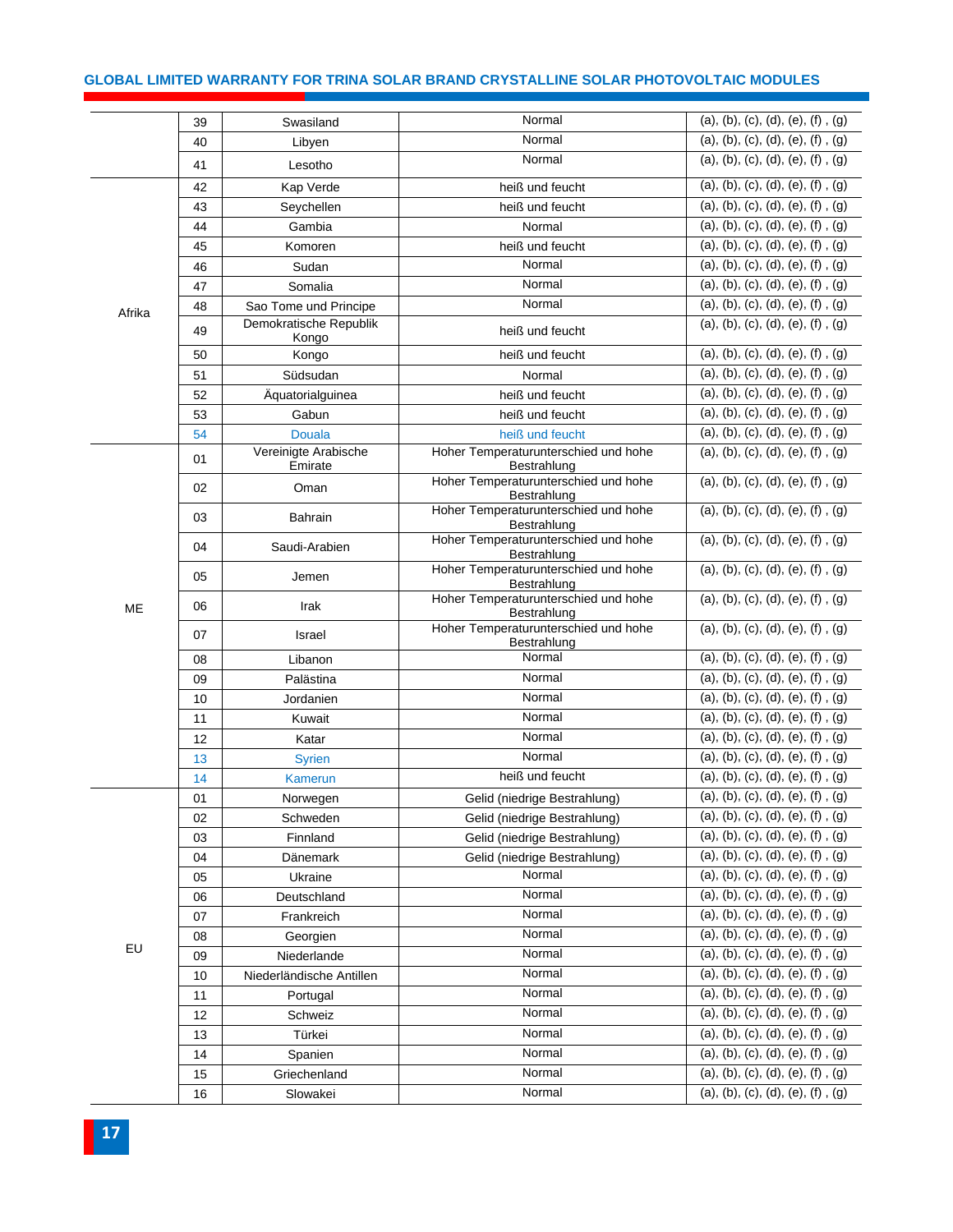# Trinasolar

|        | 17 | Ungarn                  | Normal                       | (a), (b), (c), (d), (e), (f), (g)      |
|--------|----|-------------------------|------------------------------|----------------------------------------|
|        | 18 | Luxemburg               | Normal                       | (a), (b), (c), (d), (e), (f), (g)      |
|        | 19 | Malta                   | Normal                       | (a), (b), (c), (d), (e), (f), (g)      |
|        | 20 | Tschechische Republik   | Normal                       | (a), (b), (c), (d), (e), (f), (g)      |
|        | 21 | Polen                   | Normal                       | (a), (b), (c), (d), (e), (f), (g)      |
|        | 22 | Bosnien und Herzegowina | Normal                       | (a), (b), (c), (d), (e), (f), (g)      |
|        | 23 | Belgien                 | Normal                       | (a), (b), (c), (d), (e), (f), (g)      |
|        | 24 | Österreich              | Normal                       | (a), (b), (c), (d), (e), (f), (g)      |
|        | 25 | Estland                 | Normal                       | (a), (b), (c), (d), (e), (f), (g)      |
|        | 26 | Irland                  | Normal                       | (a), (b), (c), (d), (e), (f), (g)      |
|        | 27 | Neukaledonien           | Normal                       | (a), (b), (c), (d), (e), (f), (g)      |
|        | 28 | Vereinigtes Königreich  | Normal                       | (a), (b), (c), (d), (e), (f), (g)      |
|        | 29 | Italien                 | Normal                       | (a), (b), (c), (d), (e), (f), (g)      |
|        | 30 | Insel Curacao           | heiß und feucht              | (a), (b), (c), (d), (e), (f), (g)      |
|        | 31 | Bulgarien               | Normal                       | (a), (b), (c), (d), (e), (f), (g)      |
|        | 32 | Usbekistan              | Normal                       | (a), (b), (c), (d), (e), (f), (g)      |
|        | 33 | Kasachstan              | Gelid (niedrige Bestrahlung) | (a), (b), (c), (d), (e), (f), (g)      |
|        | 34 | Zypern                  | Normal                       | (a), (b), (c), (d), (e), (f), (g)      |
| EU     | 35 | Litauen                 | Normal                       | (a), (b), (c), (d), (e), (f), (g)      |
|        | 36 | Rumänien                | Normal                       | (a), (b), (c), (d), (e), (f), (g)      |
|        | 37 | Moldawien               | Normal                       | (a), (b), (c), (d), (e), (f), (g)      |
|        | 38 | Lettland                | Normal                       | (a), (b), (c), (d), (e), (f), (g)      |
|        | 39 | Aserbaidschan           | Normal                       | (a), (b), (c), (d), (e), (f), (g)      |
|        | 40 | Slowenien               | Normal                       | (a), (b), (c), (d), (e), (f), (g)      |
|        | 41 | Albanien                | Normal                       | (a), (b), (c), (d), (e), (f), (g)      |
|        | 42 | Montenegro              | Normal                       | (a), (b), (c), (d), (e), (f), (g)      |
|        | 43 | Nord-Mazedonien         | Normal                       | (a), (b), (c), (d), (e), (f), (g)      |
|        | 44 | Serbien                 | Normal                       | (a), (b), (c), (d), (e), (f), (g)      |
|        | 45 | <b>Kroatien</b>         | Normal                       | (a), (b), (c), (d), (e), (f), (g)      |
|        | 46 | Kosovo                  | Normal                       | (a), (b), (c), (d), (e), (f), (g)      |
|        | 01 | Kalkutta                | heiß und feucht              | (a), (b), (c), (d), (e), (f), (g)      |
|        | 02 | Telangana               | Normal                       | (a), (b), (c), (d), (e), (f), (g)      |
|        | 03 | Andhra pradesh          | Normal                       | (a), (b), (c), (d), (e), (f), (g)      |
|        | 04 | Tripura                 | Normal                       | (a), (b), (c), (d), (e), (f), (g)      |
|        | 05 | Kerala                  | Normal                       | (a), (b), (c), (d), (e), (f), (g)      |
|        | 06 | Rajasthan               | Normal                       | (a), (b), (c), (d), (e), (f), (g)      |
|        | 07 | Westbengalen            | Normal                       | (a), (b), (c), (d), (e), (f), (g)      |
|        | 08 | maharashtra             | Normal                       | $(a), (b), (c), (d), (e), (f)$ , $(g)$ |
|        | 09 | uttar pradesh           | Normal                       | (a), (b), (c), (d), (e), (f), (g)      |
|        | 10 | <b>Tamil Nadu</b>       | Normal                       | (a), (b), (c), (d), (e), (f), (g)      |
| Indien | 11 | Gujarat                 | Normal                       | (a), (b), (c), (d), (e), (f), (g)      |
|        | 13 | karnataka               | Normal                       | (a), (b), (c), (d), (e), (f), (g)      |
|        | 14 | Madhya pradesh          | Normal                       | (a), (b), (c), (d), (e), (f), (g)      |
|        | 16 | Punjab                  | Normal                       | (a), (b), (c), (d), (e), (f), (g)      |
|        | 17 | Haryana                 | Normal                       | (a), (b), (c), (d), (e), (f), (g)      |
|        | 18 | Delhi                   | Normal                       | (a), (b), (c), (d), (e), (f), (g)      |
|        | 19 | <b>Bihar</b>            | Normal                       | (a), (b), (c), (d), (e), (f), (g)      |
|        | 20 | Orissa                  | Normal                       | (a), (b), (c), (d), (e), (f), (g)      |
|        | 21 | Jharkhand               | Normal                       | (a), (b), (c), (d), (e), (f), (g)      |
|        | 23 | Chhattisgarh            | Normal                       | (a), (b), (c), (d), (e), (f), (g)      |
|        |    |                         |                              |                                        |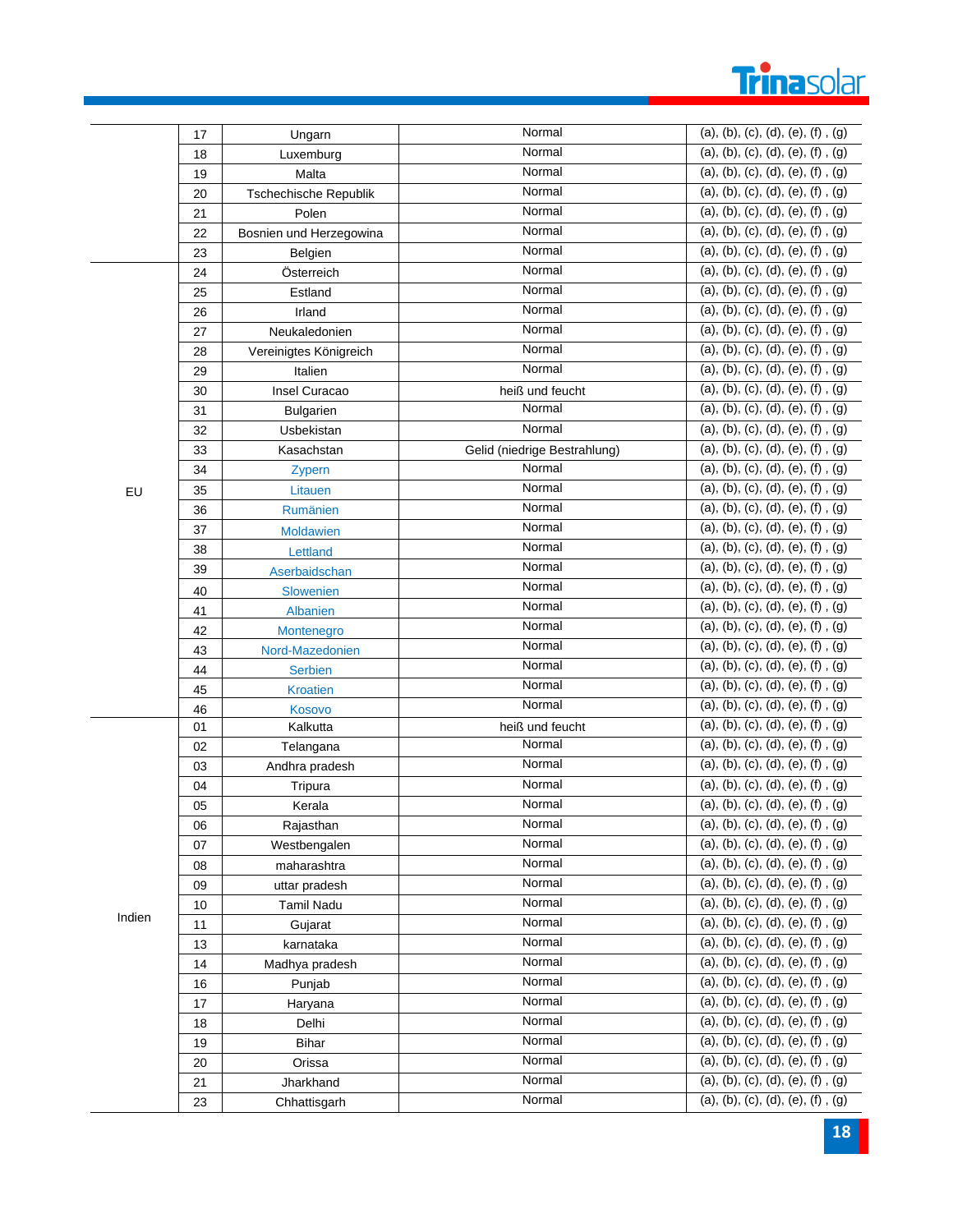#### **GLOBAL LIMITED WARRANTY FOR TRINA SOLAR BRAND CRYSTALLINE SOLAR PHOTOVOLTAIC MODULES**

|            | 24 | Staat Jammu & Kaschmir                                       | Normal                       | (a), (b), (c), (d), (e), (f), (g)      |
|------------|----|--------------------------------------------------------------|------------------------------|----------------------------------------|
|            | 25 | Uttarakhand                                                  | Normal                       | (a), (b), (c), (d), (e), (f), (g)      |
|            | 26 | Himachal pradesh                                             | Normal                       | (a), (b), (c), (d), (e), (f), (g)      |
|            | 27 | Goa                                                          | Normal                       | (a), (b), (c), (d), (e), (f), (g)      |
|            | 28 | Manipur                                                      | Normal                       | (a), (b), (c), (d), (e), (f), (g)      |
|            | 29 | Meghalaya                                                    | Normal                       | (a), (b), (c), (d), (e), (f), (g)      |
|            | 30 | Nagaland                                                     | Normal                       | (a), (b), (c), (d), (e), (f), (g)      |
|            | 31 | Mizoram                                                      | Normal                       | (a), (b), (c), (d), (e), (f), (g)      |
| Indien     | 32 | Der Staat Punjab                                             | Normal                       | (a), (b), (c), (d), (e), (f), (g)      |
|            | 01 | Hokkaido                                                     | Gelid (niedrige Bestrahlung) | (a), (b), (c), (d), (e), (f), (g)      |
| Japan      | 02 | Außer Hokkaido                                               | Normal                       | (a), (b), (c), (d), (e), (f), (g)      |
|            | 01 | Philippinen                                                  | heiß und feucht              | (a), (b), (c), (d), (e), (f), (g)      |
|            | 02 | Kambodscha                                                   | heiß und feucht              | (a), (b), (c), (d), (e), (f), (g)      |
|            | 03 | Malediven                                                    | heiß und feucht              | (a), (b), (c), (d), (e), (f), (g)      |
|            | 04 | Malaysia                                                     | heiß und feucht              | (a), (b), (c), (d), (e), (f), (g)      |
|            | 05 | Myanmar                                                      | heiß und feucht              | (a), (b), (c), (d), (e), (f), (g)      |
|            | 06 | Sri Lanka                                                    | heiß und feucht              | (a), (b), (c), (d), (e), (f), (g)      |
|            | 07 | Salomoninseln                                                | heiß und feucht              | (a), (b), (c), (d), (e), (f), (g)      |
|            | 08 | Thailand                                                     | heiß und feucht              | (a), (b), (c), (d), (e), (f), (g)      |
|            | 09 | Singapur                                                     | heiß und feucht              | (a), (b), (c), (d), (e), (f), (g)      |
| <b>ROA</b> | 10 | Indonesien                                                   | heiß und feucht              | (a), (b), (c), (d), (e), (f), (g)      |
|            | 11 | Vietnam                                                      | heiß und feucht              | (a), (b), (c), (d), (e), (f), (g)      |
|            | 12 | Bengalisch                                                   | heiß und feucht              | (a), (b), (c), (d), (e), (f), (g)      |
|            | 13 | Pakistan                                                     | Normal                       | (a), (b), (c), (d), (e), (f), (g)      |
|            | 14 | Korea, Republik                                              | Normal                       | (a), (b), (c), (d), (e), (f), (g)      |
|            | 15 | Mongolei                                                     | Normal                       | (a), (b), (c), (d), (e), (f), (g)      |
|            | 16 | Nepal                                                        | Normal                       | (a), (b), (c), (d), (e), (f), (g)      |
|            | 17 | Neuseeland                                                   | Normal                       | (a), (b), (c), (d), (e), (f), (g)      |
|            | 18 | Hongkong                                                     | Normal                       | (a), (b), (c), (d), (e), (f), (g)      |
|            | 19 | <b>Brunei</b>                                                | heiß und feucht              | (a), (b), (c), (d), (e), (f), (g)      |
|            | 01 | Nordküste Australiens                                        | heiß und feucht              | (a), (b), (c), (d), (e), (f), (g)      |
|            | 02 | Queensland                                                   | heiß und feucht              | (a), (b), (c), (d), (e), (f), (g)      |
|            | 03 | den Bundesstaat Victoria                                     | Normal                       | (a), (b), (c), (d), (e), (f), (g)      |
| AUS        | 04 | Australisches<br>Hauptstadtterritorium                       | Normal                       | (a), (b), (c), (d), (e), (f), (g)      |
|            | 05 | Neusüdwales                                                  | Normal                       | (a), (b), (c), (d), (e), (f), (g)      |
|            | 06 | westaustralien                                               | Normal                       | (a), (b), (c), (d), (e), (f), (g)      |
|            | 07 | Tasmanien                                                    | Normal                       | (a), (b), (c), (d), (e), (f), (g)      |
|            | 08 | Südaustralien                                                | Normal                       | (a), (b), (c), (d), (e), (f), (g)      |
|            | 01 | <b>Barbados</b>                                              | heiß und feucht              | (a), (b), (c), (d), (e), (f), (g)      |
|            | 02 | Panama                                                       | heiß und feucht              | (a), (b), (c), (d), (e), (f), (g)      |
|            | 03 | Tropisches<br>Regenwaldgebiet im Norden<br><b>Brasiliens</b> | heiß und feucht              | (a), (b), (c), (d), (e), (f), (g)      |
|            | 04 | Dominikanische Republik                                      | heiß und feucht              | (a), (b), (c), (d), (e), (f), (g)      |
|            | 05 | Kolumbien                                                    | heiß und feucht              | (a), (b), (c), (d), (e), (f), (g)      |
| <b>LAC</b> | 06 | Costa Rica                                                   | heiß und feucht              | $(a), (b), (c), (d), (e), (f)$ , $(g)$ |
|            | 07 | Guyana                                                       | heiß und feucht              | (a), (b), (c), (d), (e), (f), (g)      |
|            | 08 | Haiti                                                        | heiß und feucht              | (a), (b), (c), (d), (e), (f), (g)      |
|            | 09 | Honduras                                                     | heiß und feucht              | (a), (b), (c), (d), (e), (f), (g)      |
|            | 10 | Martinique                                                   | heiß und feucht              | (a), (b), (c), (d), (e), (f), (g)      |
|            | 11 | Peru                                                         | heiß und feucht              | (a), (b), (c), (d), (e), (f), (g)      |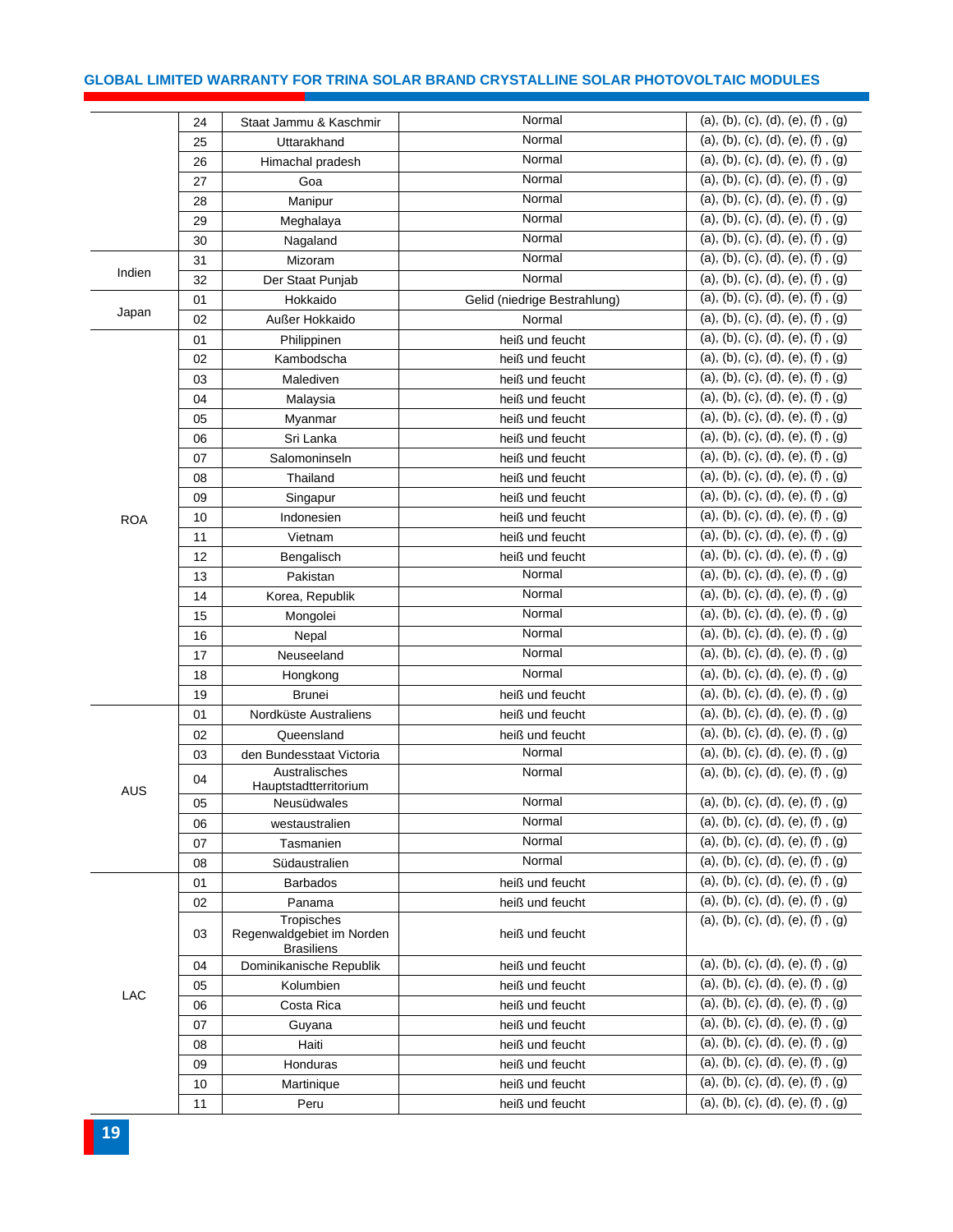## **Trinasolar**

|            | 12 | Argentinien                                                         | Normal                                                                                                                                                                                                                                                                                                                                                                                                                                         | (a), (b), (c), (d), (e), (f), (g)      |
|------------|----|---------------------------------------------------------------------|------------------------------------------------------------------------------------------------------------------------------------------------------------------------------------------------------------------------------------------------------------------------------------------------------------------------------------------------------------------------------------------------------------------------------------------------|----------------------------------------|
|            | 13 | Mexiko                                                              | Normal                                                                                                                                                                                                                                                                                                                                                                                                                                         | (a), (b), (c), (d), (e), (f), (g)      |
|            | 14 | Nicaragua                                                           | heiß und feucht                                                                                                                                                                                                                                                                                                                                                                                                                                | (a), (b), (c), (d), (e), (f), (g)      |
|            | 15 | El Salvador                                                         | heiß und feucht                                                                                                                                                                                                                                                                                                                                                                                                                                | (a), (b), (c), (d), (e), (f), (g)      |
|            | 16 | Uruguay                                                             | Normal                                                                                                                                                                                                                                                                                                                                                                                                                                         | (a), (b), (c), (d), (e), (f), (g)      |
|            | 17 | Jamaika                                                             | Normal                                                                                                                                                                                                                                                                                                                                                                                                                                         | (a), (b), (c), (d), (e), (f), (g)      |
|            | 18 | Chile                                                               | Normal                                                                                                                                                                                                                                                                                                                                                                                                                                         | (a), (b), (c), (d), (e), (f), (g)      |
|            | 19 | Brasilien (mit Ausnahme des<br>tropischen Regenwaldes im<br>Norden) | Normal                                                                                                                                                                                                                                                                                                                                                                                                                                         | (a), (b), (c), (d), (e), (f), (g)      |
|            | 20 | La Joya                                                             | Normal                                                                                                                                                                                                                                                                                                                                                                                                                                         | (a), (b), (c), (d), (e), (f), (g)      |
|            | 21 | <b>Bolivien</b>                                                     | Normal                                                                                                                                                                                                                                                                                                                                                                                                                                         | (a), (b), (c), (d), (e), (f), (g)      |
|            | 22 | Die Republik Guatemala                                              | heiß und feucht                                                                                                                                                                                                                                                                                                                                                                                                                                | (a), (b), (c), (d), (e), (f), (g)      |
| LAC        | 23 | St. Lucia                                                           | heiß und feucht                                                                                                                                                                                                                                                                                                                                                                                                                                | (a), (b), (c), (d), (e), (f), (g)      |
|            | 24 | <b>Bahamas</b>                                                      | heiß und feucht                                                                                                                                                                                                                                                                                                                                                                                                                                | (a), (b), (c), (d), (e), (f), (g)      |
|            | 25 | Puerto Rico                                                         | heiß und feucht                                                                                                                                                                                                                                                                                                                                                                                                                                | (a), (b), (c), (d), (e), (f), (g)      |
|            | 26 | Paraguay                                                            | Normal                                                                                                                                                                                                                                                                                                                                                                                                                                         | (a), (b), (c), (d), (e), (f), (g)      |
|            | 27 | Karibische Inseln                                                   | heiß und feucht                                                                                                                                                                                                                                                                                                                                                                                                                                | (a), (b), (c), (d), (e), (f), (g)      |
|            | 28 | Arequipa                                                            | Normal                                                                                                                                                                                                                                                                                                                                                                                                                                         | (a), (b), (c), (d), (e), (f), (g)      |
|            | 29 | Moquegua                                                            | Normal                                                                                                                                                                                                                                                                                                                                                                                                                                         | (a), (b), (c), (d), (e), (f), (g)      |
|            | 01 | Hainan                                                              | heiß und feucht                                                                                                                                                                                                                                                                                                                                                                                                                                | (a), (b), (c), (d), (e), (f), (g)      |
|            | 02 | Innere Mongolei                                                     | Gelid (niedrige Bestrahlung)                                                                                                                                                                                                                                                                                                                                                                                                                   | (a), (b), (c), (d), (e), (f), (g)      |
|            | 03 | Sinkiang                                                            | Bestrahlung                                                                                                                                                                                                                                                                                                                                                                                                                                    | (a), (b), (c), (d), (e), (f), (g)      |
|            | 04 | Tibet                                                               | Bestrahlung                                                                                                                                                                                                                                                                                                                                                                                                                                    | (a), (b), (c), (d), (e), (f), (g)      |
|            | 05 | Golmud                                                              | Bestrahlung                                                                                                                                                                                                                                                                                                                                                                                                                                    | (a), (b), (c), (d), (e), (f), (g)      |
|            | 06 | Gansu                                                               | Bestrahlung                                                                                                                                                                                                                                                                                                                                                                                                                                    | (a), (b), (c), (d), (e), (f), (g)      |
|            | 07 | Heilongjiang                                                        |                                                                                                                                                                                                                                                                                                                                                                                                                                                | (a), (b), (c), (d), (e), (f), (g)      |
|            | 08 | Jilin                                                               |                                                                                                                                                                                                                                                                                                                                                                                                                                                | (a), (b), (c), (d), (e), (f), (g)      |
|            | 09 | Anhui                                                               |                                                                                                                                                                                                                                                                                                                                                                                                                                                | (a), (b), (c), (d), (e), (f), (g)      |
|            | 10 | Hebei                                                               |                                                                                                                                                                                                                                                                                                                                                                                                                                                | (a), (b), (c), (d), (e), (f), (g)      |
|            | 11 | Jiangsu                                                             |                                                                                                                                                                                                                                                                                                                                                                                                                                                | (a), (b), (c), (d), (e), (f), (g)      |
|            | 12 | Fujian                                                              | Hoher Temperaturunterschied und hohe<br>Hoher Temperaturunterschied und hohe<br>Hoher Temperaturunterschied und hohe<br>Hoher Temperaturunterschied und hohe<br>Gelid (niedrige Bestrahlung)<br>Gelid (niedrige Bestrahlung)<br>Normal<br>Normal<br>Normal<br>Normal<br>Normal<br>Normal<br>Normal<br>Normal<br>Normal<br>Normal<br>Normal<br>Normal<br>Normal<br>Normal<br>Normal<br>Normal<br>Normal<br>Normal<br>Normal<br>Normal<br>Normal | (a), (b), (c), (d), (e), (f), (g)      |
|            | 13 | Yunnan                                                              |                                                                                                                                                                                                                                                                                                                                                                                                                                                | (a), (b), (c), (d), (e), (f), (g)      |
| <b>CHN</b> | 14 | Szechwan                                                            |                                                                                                                                                                                                                                                                                                                                                                                                                                                | (a), (b), (c), (d), (e), (f), (g)      |
|            | 15 | Ningxia                                                             |                                                                                                                                                                                                                                                                                                                                                                                                                                                | (a), (b), (c), (d), (e), (f), (g)      |
|            | 16 | Guizhou                                                             |                                                                                                                                                                                                                                                                                                                                                                                                                                                | (a), (b), (c), (d), (e), (f), (g)      |
|            | 17 | Shanxi                                                              |                                                                                                                                                                                                                                                                                                                                                                                                                                                | (a), (b), (c), (d), (e), (f), (g)      |
|            | 18 | Henan                                                               |                                                                                                                                                                                                                                                                                                                                                                                                                                                | (a), (b), (c), (d), (e), (f), (g)      |
|            | 19 | Hubei                                                               |                                                                                                                                                                                                                                                                                                                                                                                                                                                | (a), (b), (c), (d), (e), (f), (g)      |
|            | 20 | Hunan                                                               |                                                                                                                                                                                                                                                                                                                                                                                                                                                | $(a), (b), (c), (d), (e), (f)$ , $(g)$ |
|            | 21 | Guangdong                                                           |                                                                                                                                                                                                                                                                                                                                                                                                                                                | (a), (b), (c), (d), (e), (f), (g)      |
|            | 22 | Guangxi                                                             |                                                                                                                                                                                                                                                                                                                                                                                                                                                | (a), (b), (c), (d), (e), (f), (g)      |
|            | 23 | Liaoning                                                            |                                                                                                                                                                                                                                                                                                                                                                                                                                                | (a), (b), (c), (d), (e), (f), (g)      |
|            | 24 | Shanghai                                                            |                                                                                                                                                                                                                                                                                                                                                                                                                                                | (a), (b), (c), (d), (e), (f), (g)      |
|            | 25 | Tianjin                                                             |                                                                                                                                                                                                                                                                                                                                                                                                                                                | (a), (b), (c), (d), (e), (f), (g)      |
|            | 26 | Jiangxi                                                             |                                                                                                                                                                                                                                                                                                                                                                                                                                                | $(a), (b), (c), (d), (e), (f)$ , $(g)$ |
|            | 27 | Shaanxi                                                             |                                                                                                                                                                                                                                                                                                                                                                                                                                                | (a), (b), (c), (d), (e), (f), (g)      |
|            | 28 | Shandong                                                            |                                                                                                                                                                                                                                                                                                                                                                                                                                                | (a), (b), (c), (d), (e), (f), (g)      |
|            | 29 | Chongqing                                                           |                                                                                                                                                                                                                                                                                                                                                                                                                                                | (a), (b), (c), (d), (e), (f), (g)      |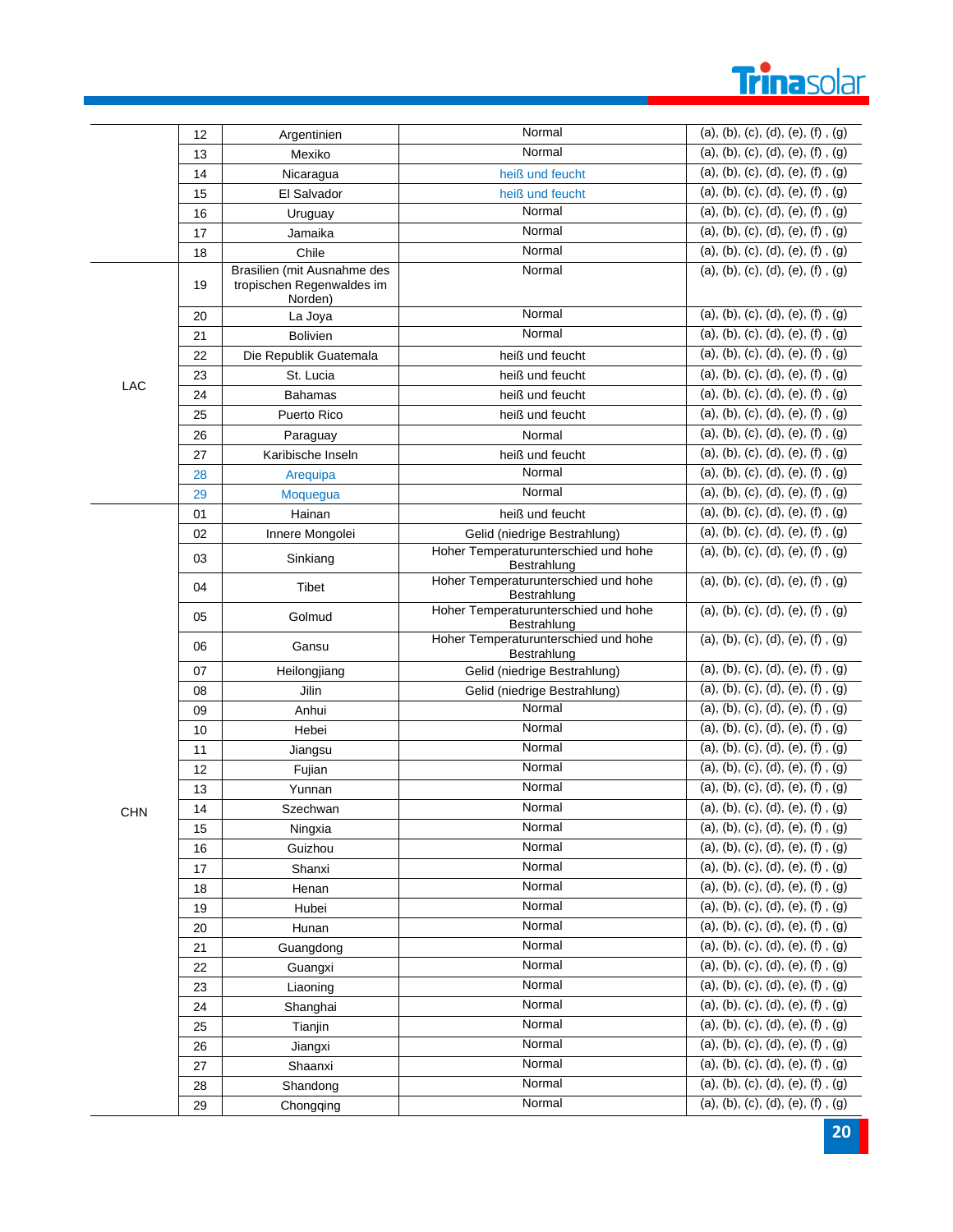#### **GLOBAL LIMITED WARRANTY FOR TRINA SOLAR BRAND CRYSTALLINE SOLAR PHOTOVOLTAIC MODULES**

|            | 30 | Peking         | Normal                                              | (a), (b), (c), (d), (e), (f), (g) |
|------------|----|----------------|-----------------------------------------------------|-----------------------------------|
|            | 31 | Zhejiang       | Normal                                              | (a), (b), (c), (d), (e), (f), (g) |
|            | 32 | Taiwan         | heiß und feucht                                     | (a), (b), (c), (d), (e), (f), (g) |
|            | 01 | Florida        | heiß und feucht                                     | (a), (b), (c), (d), (e), (f), (g) |
|            | 02 | Kalifornien    | Hoher Temperaturunterschied und hohe<br>Bestrahlung | (a), (b), (c), (d), (e), (f), (g) |
|            | 03 | Arizona        | Hoher Temperaturunterschied und hohe<br>Bestrahlung | (a), (b), (c), (d), (e), (f), (g) |
| <b>USA</b> | 04 | Texas          | Hoher Temperaturunterschied und hohe<br>Bestrahlung | (a), (b), (c), (d), (e), (f), (g) |
|            | 05 | Alaska         | Gelid (niedrige Bestrahlung)                        | (a), (b), (c), (d), (e), (f), (g) |
|            | 06 | Massachusetts  | Normal                                              | (a), (b), (c), (d), (e), (f), (g) |
|            | 07 | New Jersey     | Normal                                              | (a), (b), (c), (d), (e), (f), (g) |
|            | 08 | North Carolina | Normal                                              | (a), (b), (c), (d), (e), (f), (g) |
|            | 09 | New Canaan     | Normal                                              | (a), (b), (c), (d), (e), (f), (g) |
|            | 10 | New York       | Normal                                              | (a), (b), (c), (d), (e), (f), (g) |
|            | 11 | Hawaii         | heiß und feucht                                     | (a), (b), (c), (d), (e), (f), (g) |
|            | 12 | Montana        | Normal                                              | (a), (b), (c), (d), (e), (f), (g) |
|            | 13 | Nebraska       | Normal                                              | (a), (b), (c), (d), (e), (f), (g) |
|            | 14 | Nevada         | Normal                                              | (a), (b), (c), (d), (e), (f), (g) |
|            | 15 | New Hampshire  | Normal                                              | (a), (b), (c), (d), (e), (f), (g) |
|            | 16 | New Mexico     | Normal                                              | (a), (b), (c), (d), (e), (f), (g) |
|            | 17 | Nord Dakota    | Normal                                              | (a), (b), (c), (d), (e), (f), (g) |
|            | 18 | Ohio           | Normal                                              | (a), (b), (c), (d), (e), (f), (g) |
|            | 19 | Oklahoma       | Normal                                              | (a), (b), (c), (d), (e), (f), (g) |
|            | 20 | Oregon         | Normal                                              | (a), (b), (c), (d), (e), (f), (g) |
|            | 21 | Pennsylvania   | Normal                                              | (a), (b), (c), (d), (e), (f), (g) |
|            | 22 | Rhode Island   | Normal                                              | (a), (b), (c), (d), (e), (f), (g) |
|            | 23 | South Dakota   | Normal                                              | (a), (b), (c), (d), (e), (f), (g) |
|            | 24 | Tennessee      | Normal                                              | (a), (b), (c), (d), (e), (f), (g) |
|            | 25 | Utah           | Normal                                              | (a), (b), (c), (d), (e), (f), (g) |
|            | 26 | Vermont        | Normal                                              | (a), (b), (c), (d), (e), (f), (g) |
|            | 27 | Virginia       | Normal                                              | (a), (b), (c), (d), (e), (f), (g) |
| <b>USA</b> | 28 | Washington     | Normal                                              | (a), (b), (c), (d), (e), (f), (g) |
|            | 29 | West Virginia  | Normal                                              | (a), (b), (c), (d), (e), (f), (g) |
|            | 30 | Wisconsin      | Normal                                              | (a), (b), (c), (d), (e), (f), (g) |
|            | 31 | Wyoming        | Normal                                              | (a), (b), (c), (d), (e), (f), (g) |
|            | 32 | Alabama        | Normal                                              | (a), (b), (c), (d), (e), (f), (g) |
|            | 33 | Arkansas       | Normal                                              | (a), (b), (c), (d), (e), (f), (g) |
|            | 34 | Colorado       | Normal                                              | (a), (b), (c), (d), (e), (f), (g) |
|            | 35 | Connecticut    | Normal                                              | (a), (b), (c), (d), (e), (f), (g) |
|            | 36 | Delaware       | Normal                                              | (a), (b), (c), (d), (e), (f), (g) |
|            | 37 | Staat Georgia  | Normal                                              | (a), (b), (c), (d), (e), (f), (g) |
|            | 38 | Idaho          | Normal                                              | (a), (b), (c), (d), (e), (f), (g) |
|            | 39 | Illinois       | Normal                                              | (a), (b), (c), (d), (e), (f), (g) |
|            | 40 | Indiana        | Normal                                              | (a), (b), (c), (d), (e), (f), (g) |
|            | 41 | lowa           | Normal                                              | (a), (b), (c), (d), (e), (f), (g) |
|            | 42 | Kansas         | Normal                                              | (a), (b), (c), (d), (e), (f), (g) |
|            | 43 | Kentucky       | Normal                                              | (a), (b), (c), (d), (e), (f), (g) |
|            | 44 | Lousiana       | Normal                                              | (a), (b), (c), (d), (e), (f), (g) |
|            | 45 | Maine          | Normal                                              | (a), (b), (c), (d), (e), (f), (g) |
|            | 46 | Maryland       | Normal                                              | (a), (b), (c), (d), (e), (f), (g) |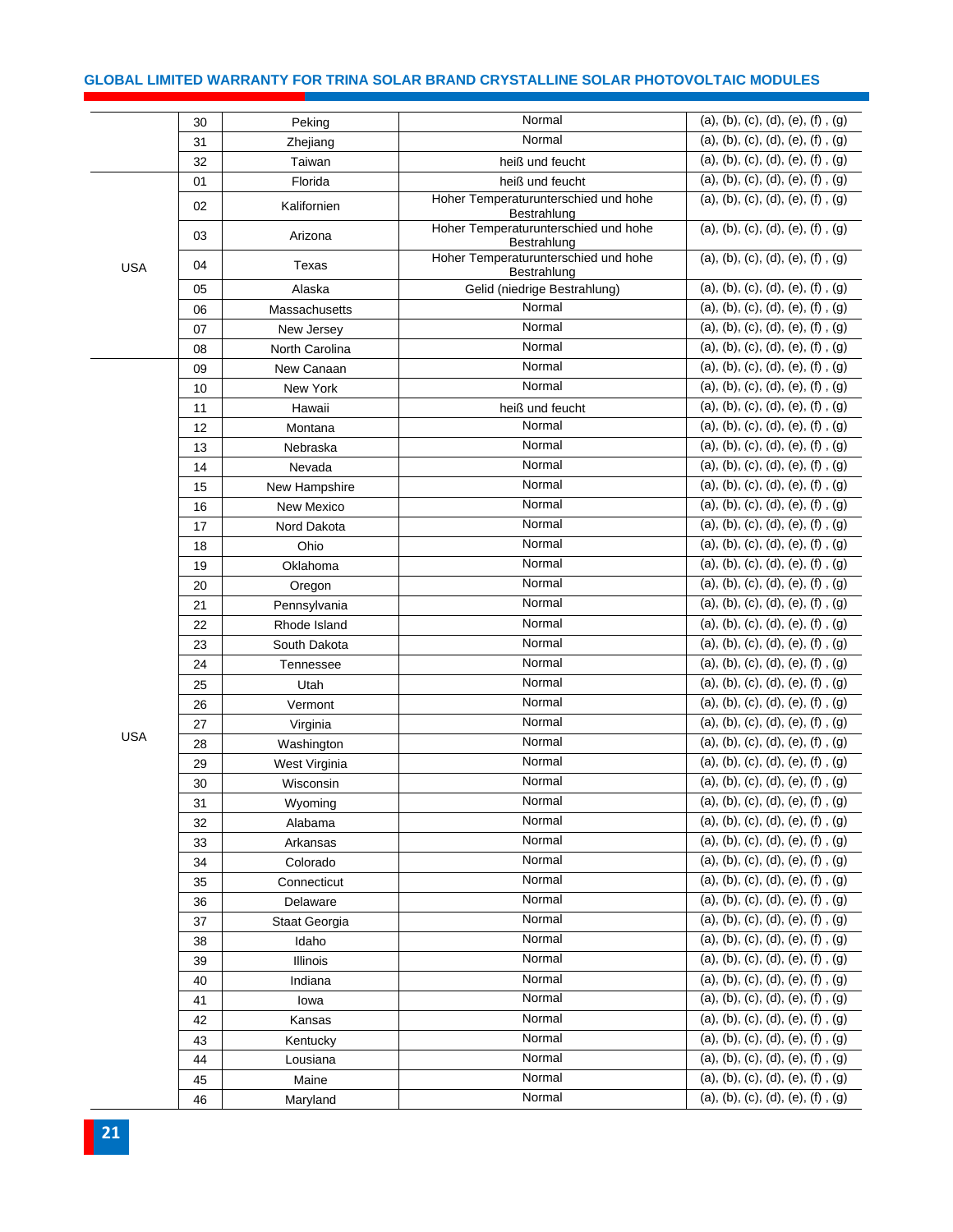

|          | 47 | Michigan       | Normal                       | (a), (b), (c), (d), (e), (f), (g) |
|----------|----|----------------|------------------------------|-----------------------------------|
|          | 48 | Minnesota      | Normal                       | (a), (b), (c), (d), (e), (f), (g) |
|          | 49 | Mississippi    | Normal                       | (a), (b), (c), (d), (e), (f), (g) |
|          | 50 | Missouri       | Normal                       | (a), (b), (c), (d), (e), (f), (g) |
|          | 51 | South Carolina | Normal                       | (a), (b), (c), (d), (e), (f), (g) |
| Kanada   | 01 | Kanada         | Gelid (niedrige Bestrahlung) | (a), (b), (c), (d), (e), (f), (g) |
| Russland | 01 | Russland       | Gelid (niedrige Bestrahlung) | (a), (b), (c), (d), (e), (f), (g) |
| Armenien | 01 | Eriwan         | Normal                       | (a), (b), (c), (d), (e), (f), (g) |

TS-M-2137